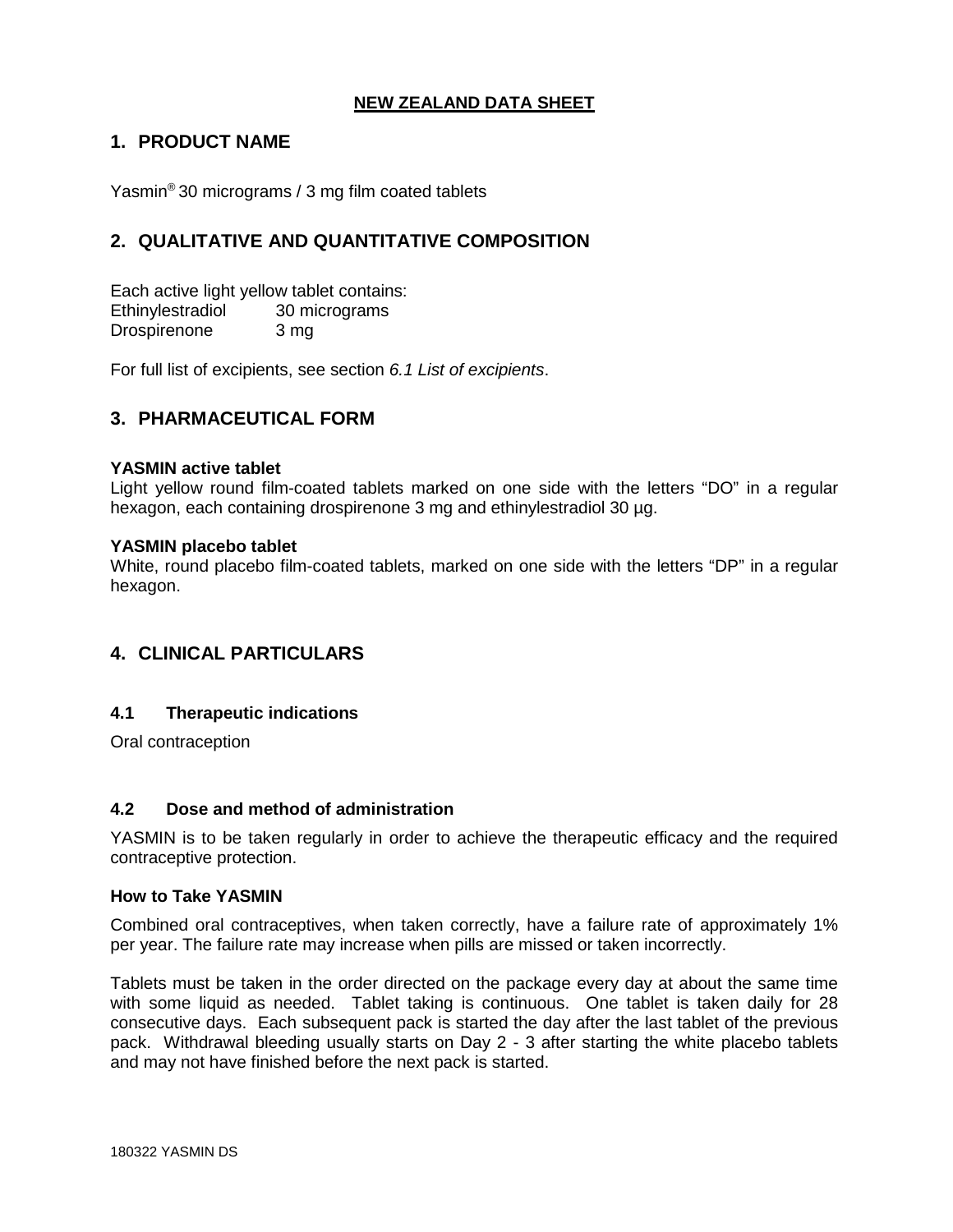## **How to Start YASMIN**

Start with the first tablet from the green section marked with that day of the week, in accordance with one of the following:

### • **No preceding hormonal contraceptive use (in the past month)**

Tablet taking has to start on Day 1 of the woman's natural cycle (i.e. the first day of her menstrual bleeding). The women should be instructed to take a light yellow active tablet from the green section of the pack, corresponding to that day of the week. If started on Day 1 in this way, protection against pregnancy is immediate and no additional methods of contraception are required. Starting on days 2 - 5 of the menstrual cycle is allowed, but during the first 7 days of the first cycle, a barrier contraceptive method is recommended in addition to tablet taking.

### • **Changing from another combined hormonal contraceptive (combined oral contraceptive/COC), vaginal ring, or transdermal patch**

The woman should start with YASMIN preferably on the day after the last active tablet of her previous COC, but at the latest on the day following the usual tablet-free or placebo tablet interval of her previous COC.

In case vaginal ring or transdermal patch has been used, the woman should start using Yasmin preferably on the day of removal of the ring or patch, but at the latest when the next application would have been due.

### • **Changing from a progestogen-only method (minipill, injection, implant) or from a progestogen-releasing intrauterine system (IUS)**

The woman may switch from the minipill on any day, from an implant or IUS on the day of its removal, or from an injectable when the next injection would be due. However, in all of these cases, the woman must be advised to additionally use a barrier contraceptive method for the first 7 days of tablet taking.

### • **Following first-trimester abortion**

The woman may start immediately. When doing so, she need not take additional contraceptive measures.

### • **Following delivery or second-trimester abortion**

Women should be advised to start at Day 21 to 28 after delivery or second-trimester abortion. When starting later than this, the woman should be advised to additionally use a barrier contraceptive method for the first 7 days of tablet taking. However, if intercourse has already occurred, pregnancy should be excluded before starting YASMIN or the woman has to wait for her first menstrual period.

For breastfeeding women see *4.6 Fertility, pregnancy and lactation.*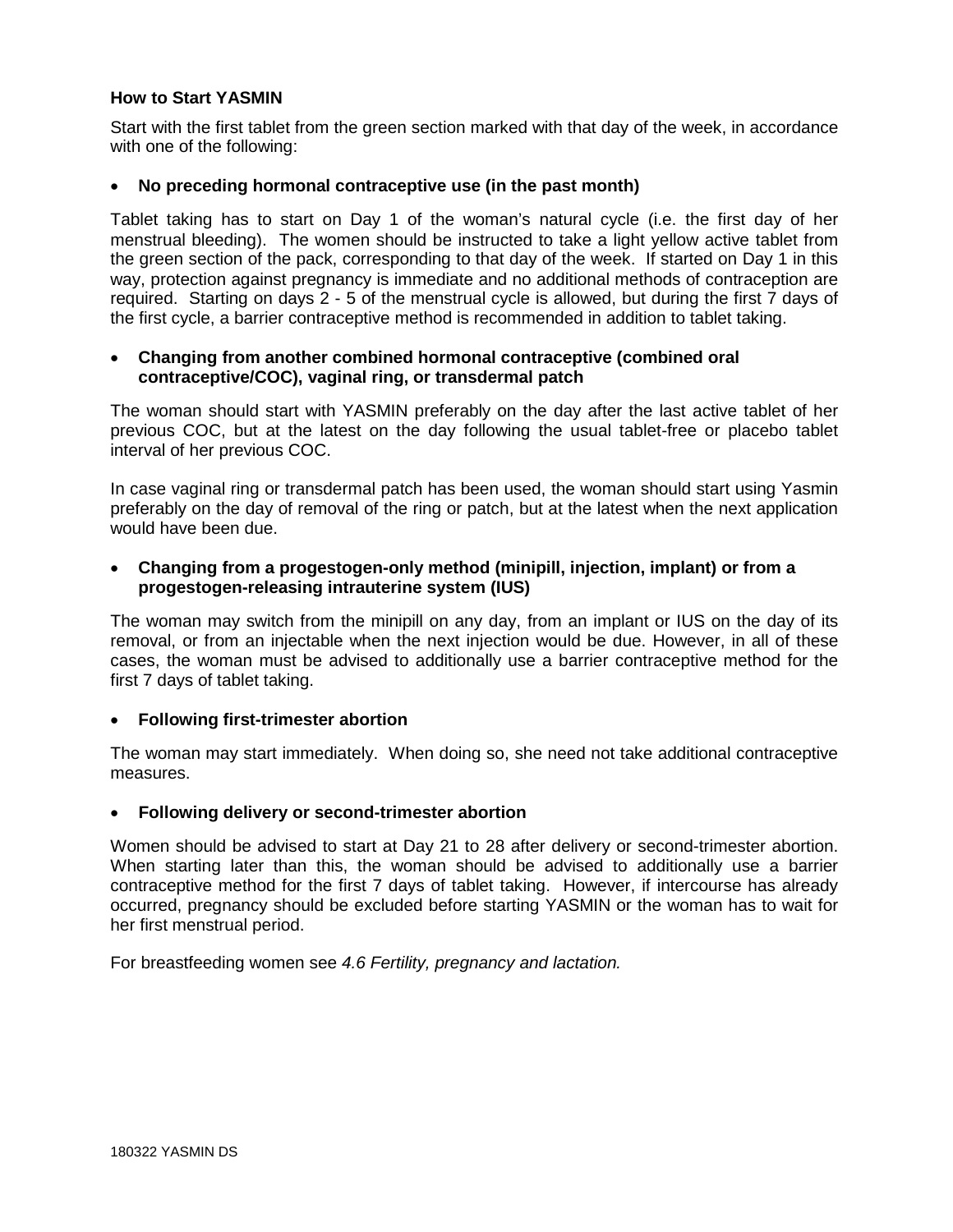### **Management of Missed Tablets**

Missed white pills from the last row of the blister are placebo tablets and thus can be disregarded. However, they should be discarded to avoid unintentionally prolonging the placebo tablet phase. The following advice only refers to missed light yellow active tablets (rows 1 – 3 of the blister):

If the woman is **less than 12 hours** late in taking any light yellow active tablet, contraceptive protection is not reduced. The woman should take the tablet as soon as she remembers and should take further tablets at the usual time.

If she is **more than 12 hours** late in taking any light yellow active tablet, contraceptive protection may be reduced.

There is a particularly high risk of pregnancy if tablets are missed at the beginning or end of the pack. If tablets are missed in the first week of taking active tablets and intercourse took place in the preceding 7 days, the possibility of pregnancy should be considered. The management of missed tablets can be guided by the following two basic rules:

- 1. Active (hormonal) tablet-taking must never be discontinued for longer than 7 days
- 2. Seven days of uninterrupted active (hormonal) tablet taking are required to attain adequate suppression of the hypothalamic-pituitary-ovarian axis.

Accordingly the following advice can be given in daily practice:

• Week 1

The woman should take the last missed tablet as soon as she remembers, even if this means taking two tablets at the same time. She then continues to take tablets at her usual time. In addition, a barrier method such as a condom should be used for the next 7 days. If intercourse took place in the preceding 7 days, the possibility of pregnancy should be considered. The more tablets are missed and the closer they are to the placebo tablet phase the higher the risk of pregnancy.

Week 2

The woman should take the last missed tablet as soon as she remembers, even if this means taking two tablets at the same time. She then continues to take tablets at her usual time, provided that the woman has taken her tablets correctly in the 7 days preceding the first missed tablet, there is no need to use extra contraceptive precautions. However, if this is not the case, or if she missed more than 1 tablet, the woman should be advised to use extra precautions for 7 days.

• Week 3

The risk of reduced reliability is imminent because of the forthcoming placebo tablet phase. However, by adjusting the tablet-intake schedule, reduced contraceptive protection can still be prevented. By adhering to either of the following two options, there would be no need to use extra contraceptive precautions, provided that in the 7 days preceding the first missed tablet the woman has taken all tablets correctly. If this is not the case, the woman should be advised to follow the first of these two options and to use extra precautions for the next 7 days as well.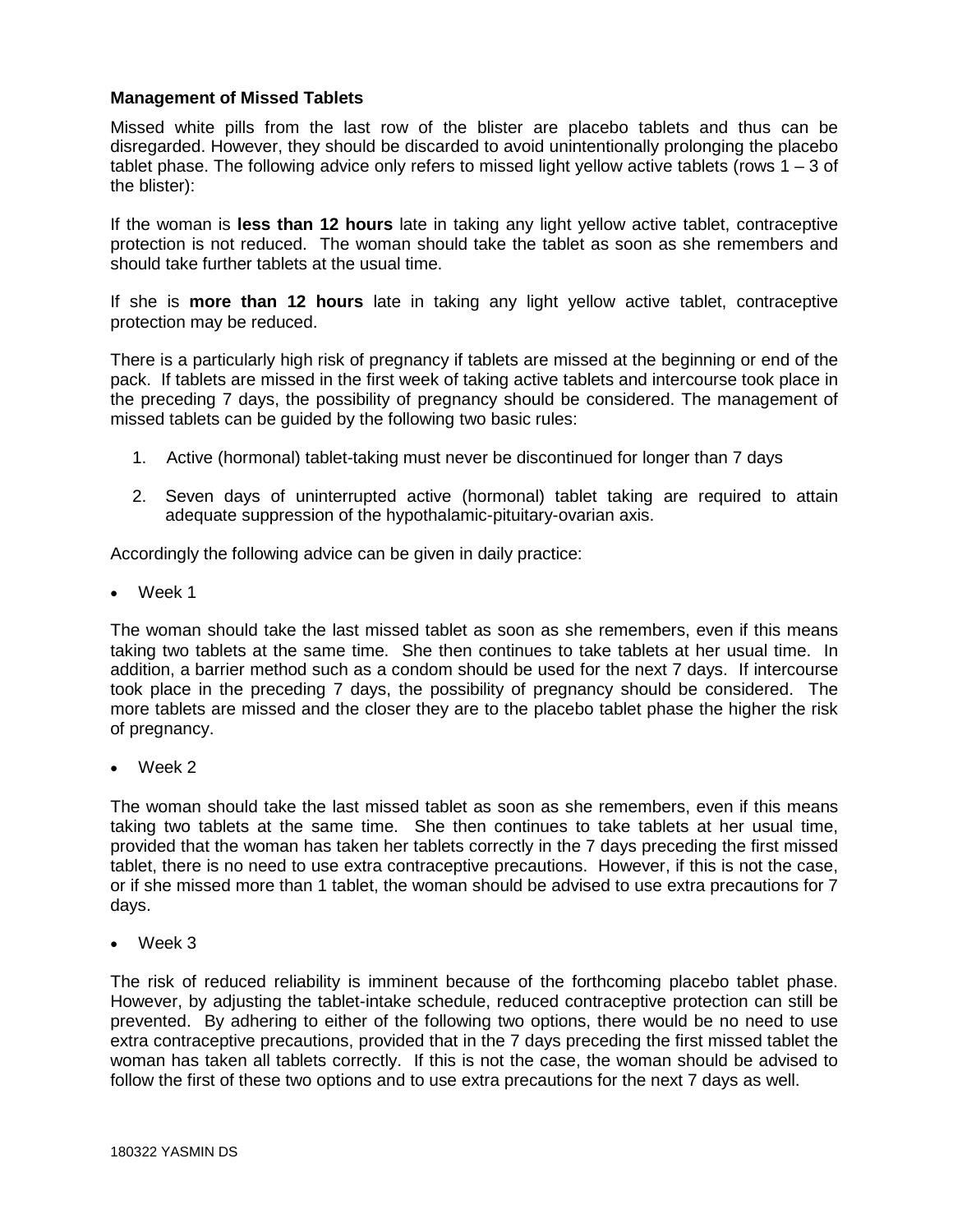- 1. The woman should take the last missed tablet as soon as she remembers, even if this means taking two tablets at the same time. She then continues to take tablets at her usual time until all the active tablets are used up. The 7 tablets from the last row (placebo) must be discarded. The next pack must be started right away. The user is unlikely to have a withdrawal bleed until the end of the active tablets of the second pack, but she may experience spotting or breakthrough bleeding on tablet-taking days.
- 2. The woman may also be advised to discontinue tablet-taking from the current pack. She should then have a tablet-free interval for up to 7 days, including the days she missed tablets, and subsequently continue with the next pack.

If the woman missed tablets and subsequently has no withdrawal bleed in the following placebo tablet week, the possibility of pregnancy should be considered.

## **Advice in case of Gastro-intestinal disturbances**

In case of severe gastro-intestinal disturbances, absorption may not be complete and additional contraceptive measures should be taken.

If vomiting occurs within 3 - 4 hours after tablet taking, the advice concerning missed tablets (see above) is applicable. If the woman does not want to change her normal tablet-taking schedule, she has to take the extra tablet(s) needed from another pack.

## **How to Shift Periods or How to Delay a Period**

To delay a period the woman should continue with light yellow active tablets from another calendar pack of YASMIN without taking the white placebo tablets from her current calendar pack. The extension can be carried on for as long as desired until the end of the second calendar pack. During the extension the woman may experience breakthrough bleeding or spotting. Regular intake of YASMIN is then resumed with the next pack.

### **4.3 Contraindications**

Preparations containing estrogen/progestogen combinations including YASMIN should not be used in the presence of any of the conditions listed below. Should any of the conditions appear for the first time during their use, the product should be stopped immediately.

- Presence or risk of venous thromboembolism (VTE) (see *4.4 Special warnings and precautions for use*)
	- Current VTE (on anticoagulants) or history of deep venous thrombosis [DVT] or pulmonary embolism [PE]
	- Known hereditary or acquired predisposition for VTE, such as APC-resistance (including Factor V Leiden), antithrombin-III-deficiency, protein C deficiency, protein S deficiency
	- Major surgery with prolonged immobilisation
	- A high risk of VTE due to the presence of multiple risk factors
- Presence or risk of arterial thromboembolism (ATE) (see *4.4 Special warnings and precautions for use*)
	- Current ATE or history of ATE (e.g. myocardial infarction [MI] or stroke) or prodromal condition (e.g. angina pectoris or transient ischaemic attack [TIA])
	- Known hereditary or acquired predisposition for ATE, such as hyperhomocysteinaemia and antiphospholipid-antibodies (e.g. anticardiolipinantibodies and lupus anticoagulant)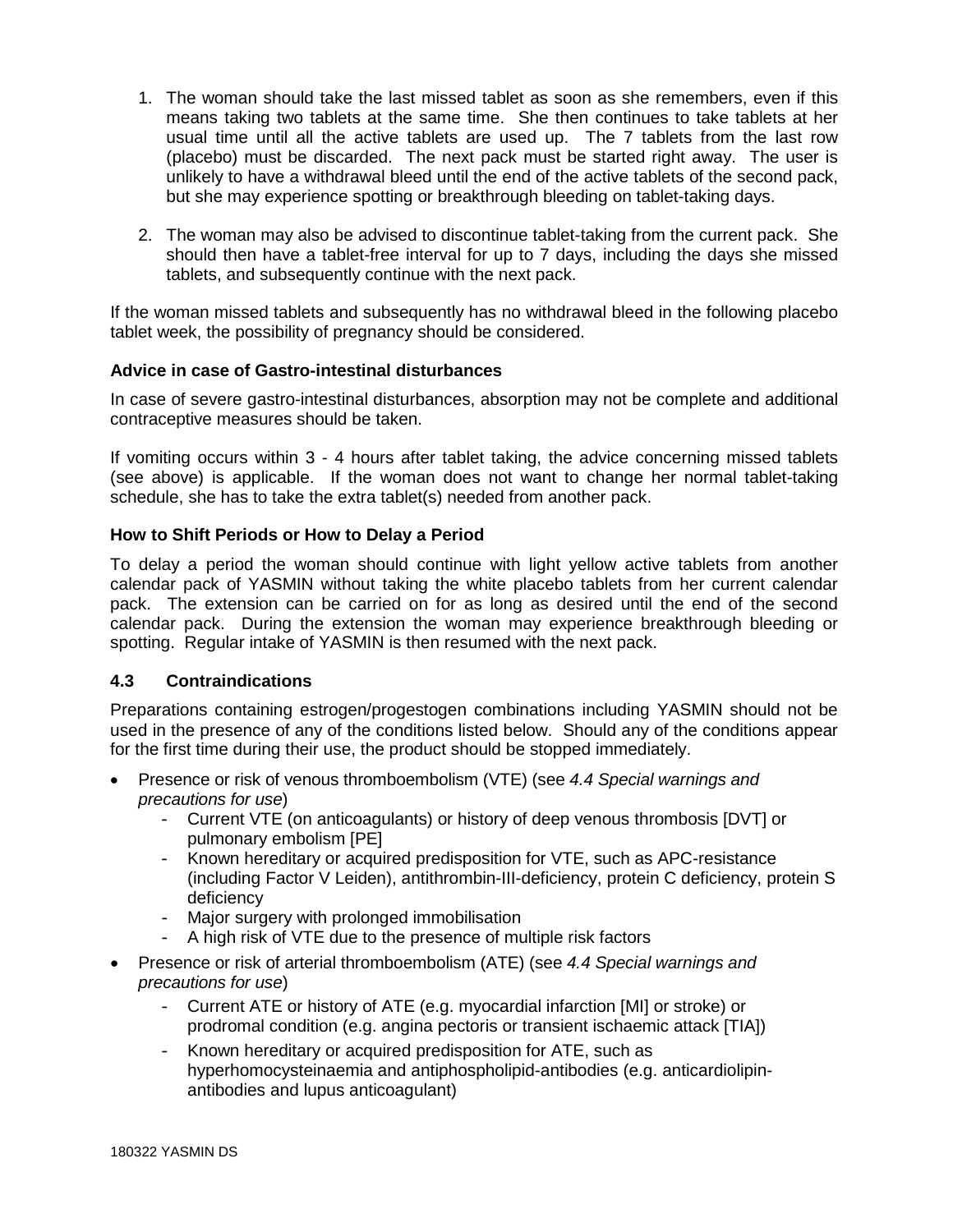- History of migraine with focal neurological symptoms
- A high risk of ATE due to multiple risk factors or to the presence of one serious risk factor such as:
	- diabetes mellitus with vascular symptoms
	- **severe hypertension**
	- **severe dyslipoproteinaemia**
- Pancreatitis or a history thereof if associated with severe hypertriglyceridemia
- Presence or history of severe hepatic disease as long as liver function values have not returned to normal
- Severe renal insufficiency or acute renal failure
- Use of direct-acting antiviral (DAA) medicinal products containing ombitasvir, paritaprevir, or dasabuvir, and combinations of these (see *4.5 Interaction with other medicines and other forms of interaction*)
- Presence or history of liver tumours (benign or malignant)
- Known or suspected malignant conditions of the genital organs or the breasts, if sex steroidinfluenced
- Undiagnosed vaginal bleeding
- Known or suspected pregnancy
- Hypersensitivity to any of the components of YASMIN

## **4.4 Special warnings and precautions for use**

The clinical and epidemiological evidence for estrogen/progestogen combinations like YASMIN is predominantly based on experience with combined oral contraceptives (COCs) in general. Therefore, the following warnings related to the use of COCs apply also to the use of YASMIN.

If any of the conditions/risk factors mentioned below is present, the benefits of COC use should be weighed against the possible risks for each individual woman and discussed with the woman before she decides to start using it. In the event of aggravation, exacerbation or first appearance of any of these conditions or risk factors, the woman should contact her physician. The physician should then decide on whether COC use should be discontinued.

### **Circulatory Disorders**

Epidemiological studies have suggested an association between the use of COCs containing ethinyloestradiol and an increased risk of arterial and venous thrombotic and thromboembolic diseases such as myocardial infarction, stroke, deep venous thrombosis, and pulmonary embolism. These events occur rarely in average-risk women.

### **Risk of venous thromboembolism (VTE)**

The use of any COC increases the risk of VTE compared with no use. The woman should be advised that her VTE risk is highest in the first ever year of use and that there is some evidence that the risk is increased when a COC is re-started after a break in use of 4 weeks or more.

Data from a large, prospective, multinational cohort study (EURAS, 2007 and LASS, 2009) on the safety of COC use suggests that this increased risk is mainly present during the first 3 months.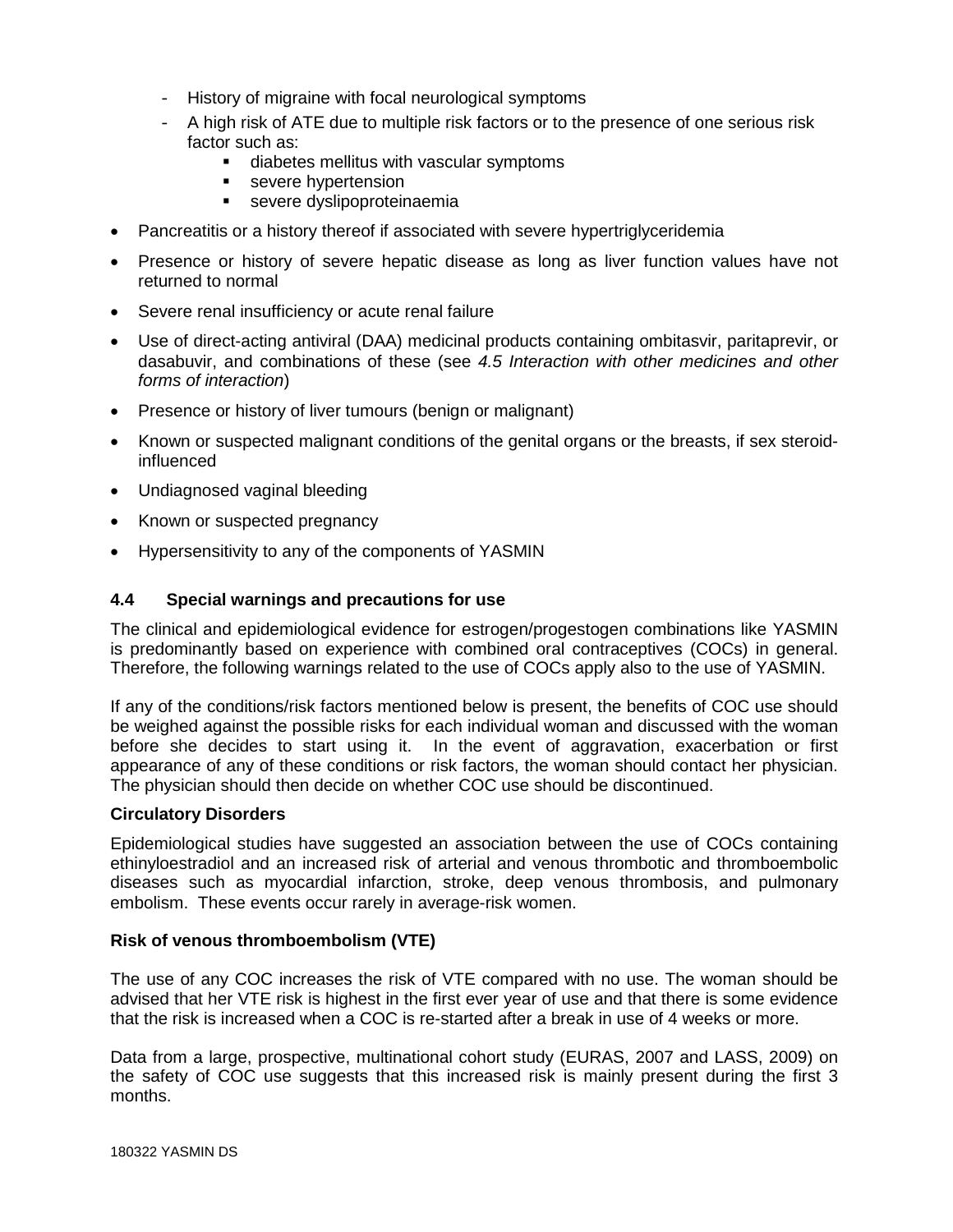A number of studies have compared the risk of VTE for users of ethinylestradiol/drospirenone 30 µg/3 mg to the risk for users of other COCs, including COCs containing levonorgestrel.

Epidemiological studies have suggested that the incidence of VTE in women with no known risk factors for VTE who take low dose estrogen (< 50 µg ethinylestradiol) COCs ranges from about 20 cases per 100,000 woman-years (for COCs containing levonorgestrel) to 40 cases per 100,000 woman-years (for COCs containing desogestrel or gestodene). This compared with 5 – 10 cases per 100,000 woman-years for non-users and 60 cases per 100,000 pregnancies. A large (approximately 140,000 women years (WY) of observation), prospective, multinational, cohort study on the safety of OC use, (the EURAS study) showed the risk of VTE in users of COCs containing drospirenone to be comparable to that of those containing levonorgestrel (second-generation). A further prospective cohort study (Ingenix) showed a comparable risk of thrombosis in users of COCs containing drospirenone and other COC users, including levonorgestrel. For details see the following table from the EURAS study:

**Incidences+ (with 95% Confidence Interval) of thromboembolic events in the EURAS Study #**

|                          | <b>YASMIN (28,621 WY)</b> |              | <b>LNG-containing</b><br>(31,415 WY) |              | Other OC's (52,623 WY) |              |
|--------------------------|---------------------------|--------------|--------------------------------------|--------------|------------------------|--------------|
| <b>Type of Event</b>     | Incidence+                | 95% CI       | Incidence+                           | 95% CI       | Incidence+             | 95% CI       |
| VTE* & ATE**<br>combined | 9.8                       | $6.5 - 14.1$ | 10.8                                 | $7.5 - 15.1$ | 11.6                   | $8.9 - 14.9$ |
| VTE* only                | 9.1                       | $5.9 - 13.3$ | 8.0                                  | $5.2 - 11.7$ | 9.9                    | $7.4 - 13.0$ |
| ATE** only               | 0.7                       | $0.1 - 2.5$  | 2.9                                  | $1.3 - 5.4$  | 1.7                    | $0.8 - 3.2$  |
| All cause<br>Mortality   | 1.4                       | $0.4 - 3.6$  | 2.5                                  | $1.1 - 5.0$  | 1.7                    | $0.8 - 3.2$  |

+ Incidence is given in events per 10,000 Women Years (WY)

\* Venous-thromboembolic Events (VTE) comprises Deep Vein Thromboses and Pulmonary Embolism \*\* Arterial-thromboembolic Events (ATE) comprises Cerebral Vascular Accident and Acute Myocardial **Infarction** 

#Final study results: April 2006

Two additional epidemiological studies, one case control study (van Hylckama Vlieg et al, 2009) and one retrospective cohort study (Lidegaard et al, 2009) suggested that the risk of venous thromboembolism occurring in YASMIN users was higher than that for users of levonorgestrelcontaining COCs and lower than that for users of desogestrel/gestodene-containing COCs (so called third generation COCs). In the case-control study, however, the number of YASMIN cases was very small (1.2% of all cases making the risk estimates unreliable). The relative risk for YASMIN users in the retrospective cohort study was greater than that for users of other COC products when considering women who used the products for less than one year. However, these one-year estimates may not be reliable because the analysis may include women of varying risk levels. Among women who used the products for 1 to 4 years, the relative risk was similar for users of YASMIN to that of other COC products.

In 2011 a re-analysis of the retrospective cohort study estimated the VTE risk of users of drospirenone 30 μg to be approximately twice that of users of levonorgestrel. However, the reanalysis was also affected by some of the same flaws as the original analysis such as lacking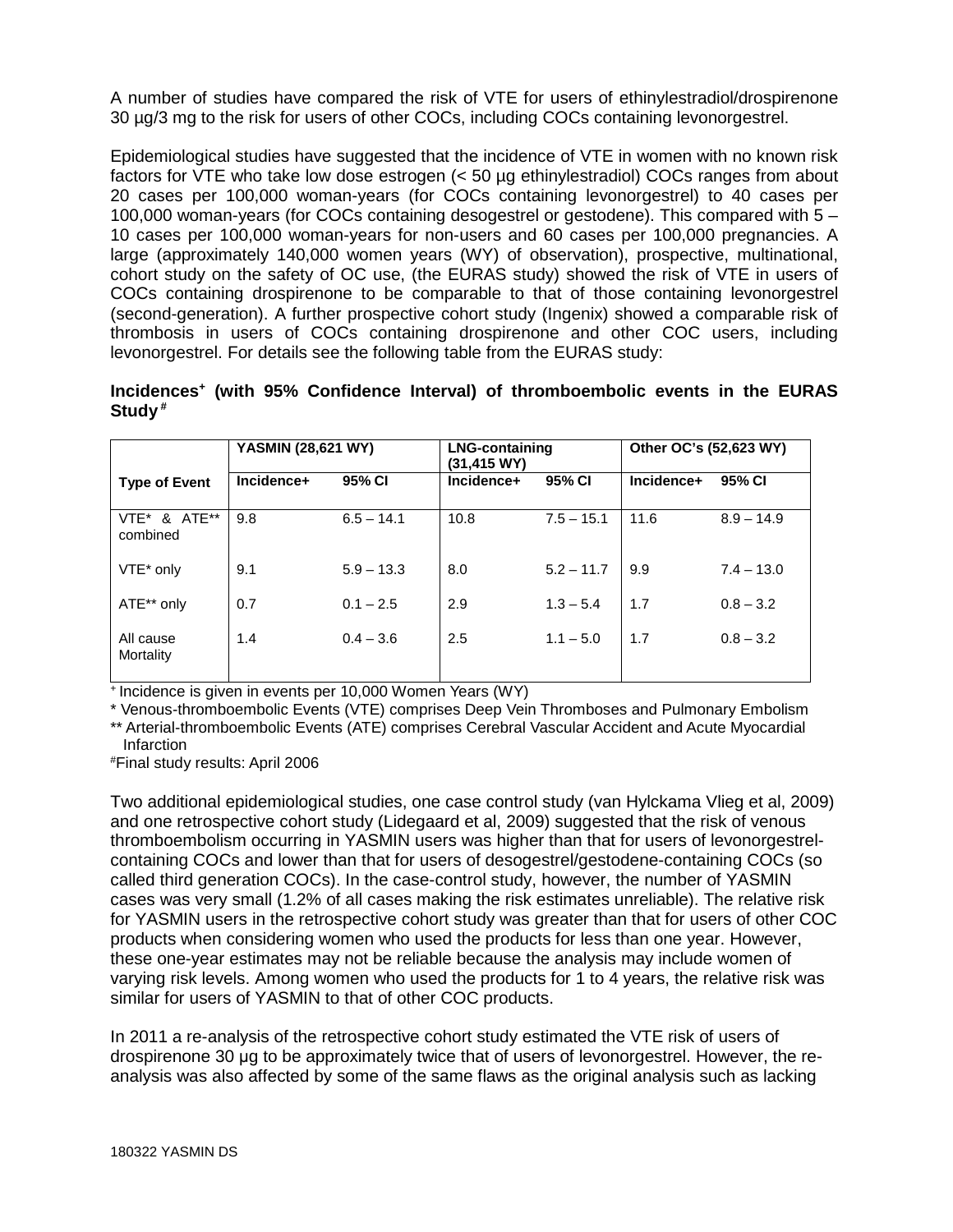validation of VTE diagnosis. It also contained substantial inconsistencies compared to the original study with regard to the duration of use effect.

Another retrospective cohort study by Sidney S., reported a higher risk of VTE when comparing drospirenone 30 µg to levonorgestrel COCs, however, the study had some methodological deficiencies, such as incomplete outcome validation, sociodemographic differences between the study populations, inability to account for some important confounding factors.

It is important that women understand that VTE associated with COC use is rare in average-risk women. The risk in pregnancy (5-20 per 10,000 women over 9 months) and the risk in the postpartum period (45-65 per 10,000 women over 12 weeks) is higher than that as associated with COC use.

Drospirenone containing COCs may be associated with a higher risk of VTE than COCs containing the progestogen levonorgestrel or some other progestogens. Epidemiologic studies that compared the risk of VTE reported that the risk ranged from no increase to a three-fold increase.

An additional increase in VTE risk for COCs containing  $\geq$  50 µg ethinyloestradiol cannot be excluded.

The decision to use any product other than one with the lowest VTE risk should be taken only after a discussion with the woman to ensure she understands the risk of VTE with COCs, and how her current risk factors influence this risk.

The increased risk of VTE during the postpartum period must be considered if re-starting YAZ. See *4.2 Dose and method of administration* and *4.6 Fertility, pregnancy and lactation*.

VTE may be life-threatening or may have a fatal outcome (in 1-2% of the cases).

Extremely rarely, thrombosis has been reported to occur in COC users in other blood vessels, e.g. hepatic, mesenteric, renal, cerebral or retinal veins and arteries.

The risk for venous thromboembolic complications in COC users may increase substantially in a woman with additional risk factors, particularly if there are multiple risk factors (see list below).

YASMIN is contraindicated if a woman has multiple risk factors that put her at high risk of venous thrombosis. If a woman has more than one risk factor, it is possible that the increase in risk is greater than the sum of the individual factors – in this case her total risk of VTE should be considered. If the balance of benefits and risks is considered to be negative a COC should not be prescribed.

When considering risk/benefit, the doctor should take into account that the adequate treatment of a condition may reduce the associated risk of thrombosis.

### *Risk factors for VTE*

- Obesity (body mass index over 30 kg/m²). Risk increases substantially as BMI rises
- Prolonged immobilisation, major surgery, any surgery to the legs or pelvis, neurosurgery, or major trauma
- Temporary immobilisation including air travel >4 hours can also be a risk factor for VTE, particularly in women with other risk factors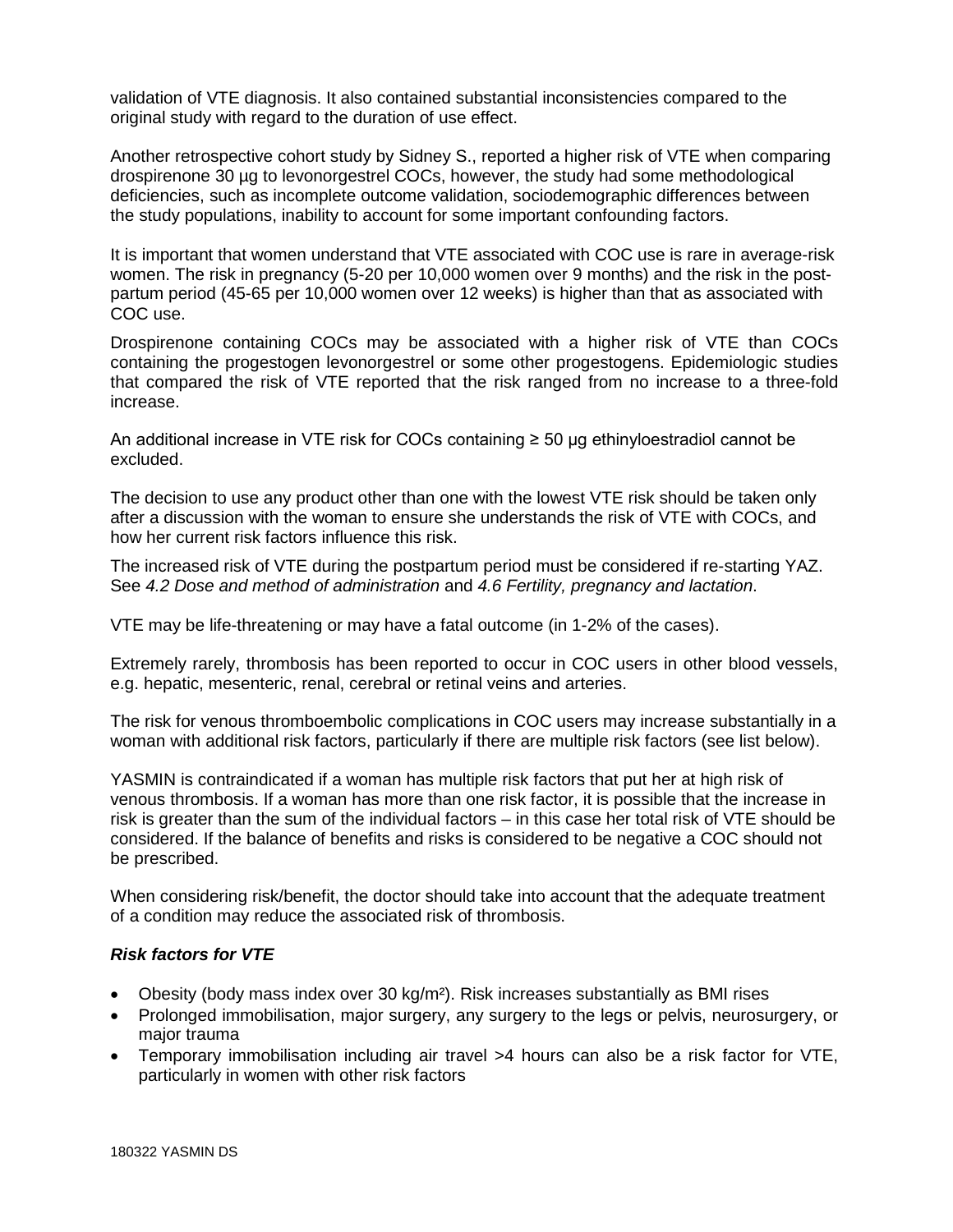- Positive family history (venous thromboembolism ever in a sibling or parent especially at a relatively early age e.g. before 50)
- Biochemical factors that may be indicative of hereditary or acquired predisposition for VTE include Activated Protein C (APC) resistance (including Factor V Leiden), antithrombin-III deficiency, protein C deficiency, protein S deficiency
- Other medical conditions associated with VTE include
	- Cancer
	- Systemic lupus erythematosus
	- Haemolytic uraemic syndrome
	- Chronic inflammatory bowel disease (e.g. Crohn's disease or ulcerative colitis)
	- Sickle cell disease
- Increasing age, particularly above 35 years
- **Smoking**

In women at risk of prolonged immobilisation (including major surgery, any surgery to the legs or pelvis, neurosurgery, or major trauma), it is advisable to discontinue use of YASMIN (in the case of elective surgery at least four weeks in advance) and not resume until two weeks after complete remobilisation. Another method of contraception should be used to avoid unintentional pregnancy. Antithrombotic treatment should be considered if YASMIN has not been discontinued in advance.

If a hereditary predisposition to VTE is suspected, the woman should be referred to a specialist for advice before deciding about any COC use.

There is no consensus about the possible role of varicose veins and superficial thrombophlebitis in venous thromboembolism.

## *Symptoms of VTE (DVT and PE)*

Women should be informed of the symptoms of VTE and be advised to seek urgent medical attention if VTE symptoms develop and to inform the healthcare professional that she is taking a COC.

Symptoms of deep vein thrombosis (DVT) can include:

- unilateral swelling of the leg and/or foot or along a vein in the leg
- pain or tenderness in the leg which may be felt only when standing or walking
- increased warmth in the affected leg: red or discoloured skin on the leg

Symptoms of pulmonary embolism (PE) can include:

- sudden onset of unexplained shortness of breath or rapid breathing
- sudden coughing which may be associated with haemoptysis
- sharp chest pain or sudden severe pain in the chest which may increase with deep breathing
- severe light headedness or dizziness
- rapid or irregular heartbeat

Some of these symptoms (e.g. "shortness of breath", "coughing") are non-specific and might be misinterpreted as more common or less severe events (e.g. respiratory tract infections).

Other signs of vascular occlusion can include: sudden pain, swelling and slight blue discoloration of an extremity.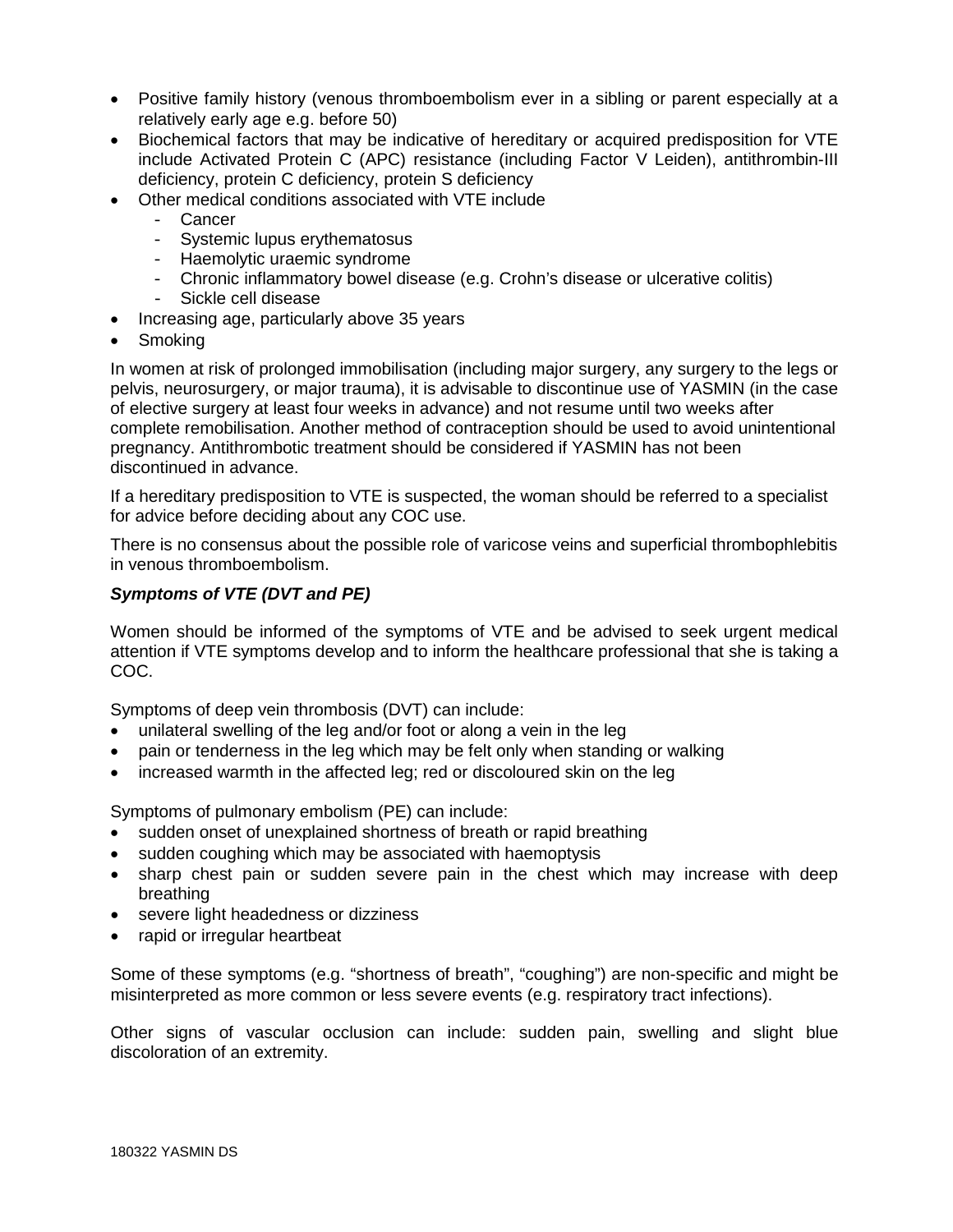If the occlusion occurs in the eye symptoms can range from painless blurring of vision which can progress to loss of vision. Sometimes loss of vision can occur almost immediately.

## **Risk of arterial thromboembolism (ATE)**

Epidemiological studies have associated the use of COCs with an increased risk for arterial thromboembolism (e.g. myocardial infarction, angina pectoris, stroke or TIA).

Arterial thromboembolic events may be fatal.

The risk of arterial thromboembolic complications in COC users increases in women with risk factors. YASMIN is contraindicated if a woman has one serious or multiple risk factors for ATE that puts her at high risk of arterial thrombosis. If a woman has more than one risk factor, it is possible that the increase in risk is greater than the sum of the individual factors - in this case her total risk should be considered. If the balance of benefits and risks is considered to be negative a COC should not be prescribed.

## *Risk factors for ATE*

- Increasing age, particularly above 35 years
- Smoking
- Hypertension
- Obesity
- Positive family history (arterial thromboembolism ever in a sibling or parent especially at relatively early age e.g. below 50).
- Biochemical factors that may be indicative of hereditary or acquired predisposition for ATE include: hyperhomocysteinaemia and antiphospholipid antibodies (e.g. anticardiolipin antibodies, and lupus anticoagulant).
- **Migraine**
- Other medical conditions associated with adverse vascular events:
	- Diabetes mellitus
	- Hyperhomocysteinaemia
	- Valvular heart disease
	- Atrial fibrillation
	- Dyslipoproteinaemia
	- Systemic lupus erythematosus

Women should be advised not to smoke if they wish to use a COC. Women over 35 years who continue to smoke should be strongly advised to use a different method of contraception.

If a hereditary predisposition is suspected, the woman should be referred to a specialist for advice before deciding about any COC use.

An increase in frequency or severity of migraine during COC use (which may be prodromal of a cerebrovascular event) may be a reason for immediate discontinuation.

## *Symptoms of ATE*

Women should be informed of the symptoms of ATE and be advised to seek urgent medical attention if ATE symptoms develop and to inform the healthcare professional that she is taking a COC.

Symptoms of a stroke can include:

• sudden numbness or weakness of the face, arm or leg, especially on one side of the body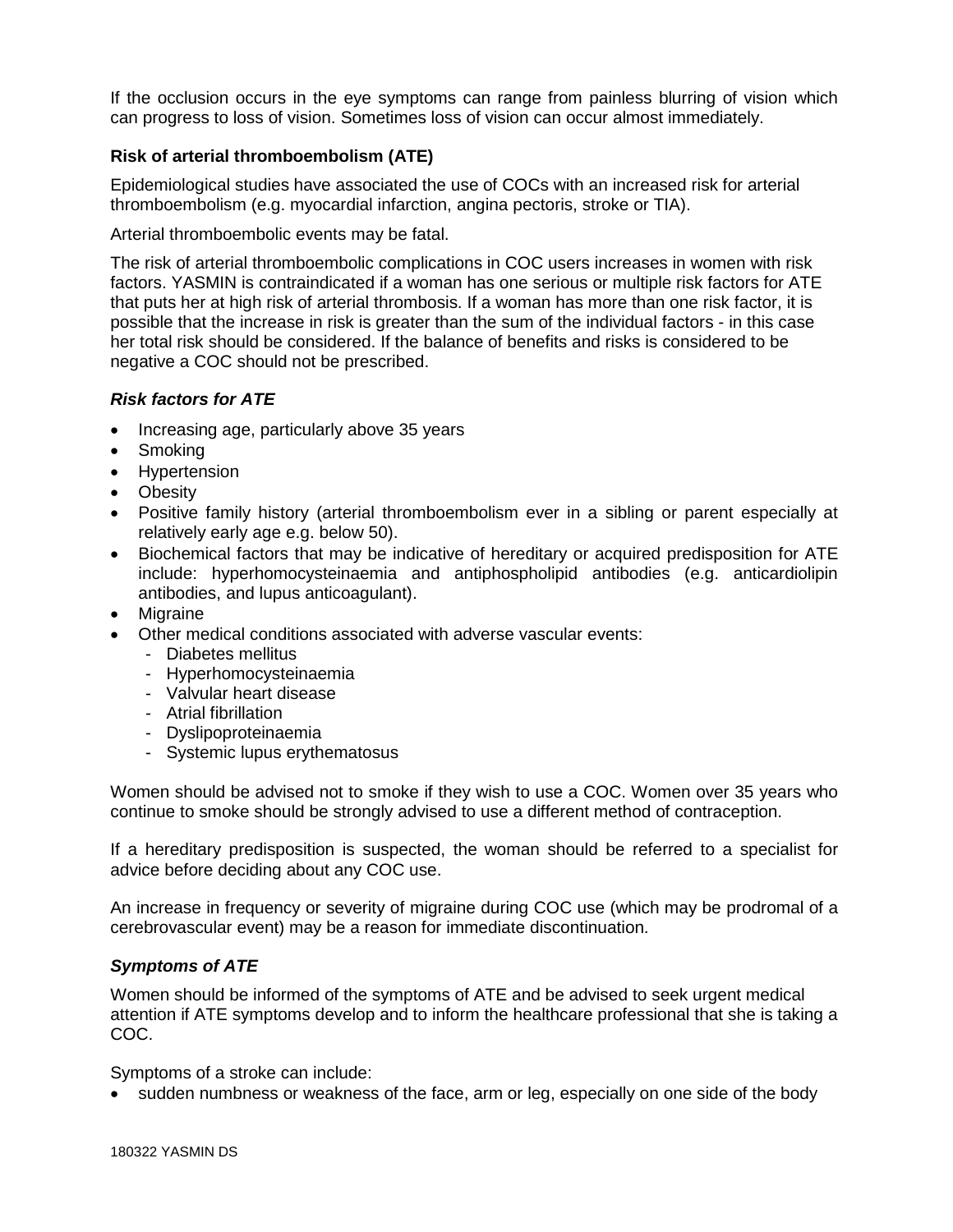- sudden trouble walking, dizziness, loss of balance or coordination
- sudden confusion, slurred speech or aphasia
- sudden partial or complete loss of vision; diplopia
- sudden, severe or prolonged headache with no known cause
- loss of consciousness or fainting with or without seizure

Temporary symptoms suggest the event is a transient ischaemic attack (TIA).

Symptoms of myocardial infarction can include:

- pain, discomfort, pressure, heaviness, sensation of squeezing or fullness in the chest arm, or below the breastbone
- discomfort radiating to the back, jaw, throat, arm, stomach
- feeling of being full, having indigestion or choking
- sweating, nausea, vomiting or dizziness
- extreme weakness, anxiety, or shortness of breath
- rapid or irregular heartbeats

### **Tumours**

The most important risk factor for cervical cancer is persistent human papilloma virus (HPV) infection. Some epidemiological studies have indicated that long term use of COCs may further contribute to this increased risk but there continues to be controversy about the extent to which this finding is attributable to confounding effects e.g., cervical screening and sexual behaviour including use of barrier contraceptives.

A meta-analysis from 54 epidemiological studies reported that there is an increased relative risk (RR = 1.24) of having breast cancer diagnosed in women who are currently using COCs. The excess risk gradually disappears during the course of the 10 years after cessation of COC use. Because breast cancer is rare in women under 40 years of age, the excess number of breast cancer diagnoses in current and recent COC users is small in relation to the overall risk of breast cancer. These studies do not provide evidence for causation. The observed pattern of increased risk may be due to an earlier diagnosis of breast cancer in COC users, the biological effects of COCs or a combination of both. The breast cancers diagnosed in ever-users tend to be less advanced clinically than the cancers diagnosed in never-users.

In rare cases, benign, and even more rarely, malignant liver tumours have been reported in users of COCs. In isolated cases, these tumours have led to life-threatening intra-abdominal haemorrhages. A liver tumour should be considered in the differential diagnosis when severe upper abdominal pain, liver enlargement or signs of intra-abdominal haemorrhage occur in women taking COCs.

Malignancies may be life-threatening or may have a fatal outcome.

### **Other Conditions**

Potassium excretion capacity may be limited in patients with renal insufficiency. In a clinical study, drospirenone intake did not show an effect on the serum potassium concentration in patients with mild or moderate renal impairment. A theoretical risk for hyperkalaemia can be assumed only for patients whose pretreatment serum potassium is in the upper reference range, and who are additionally using potassium-sparing medicines.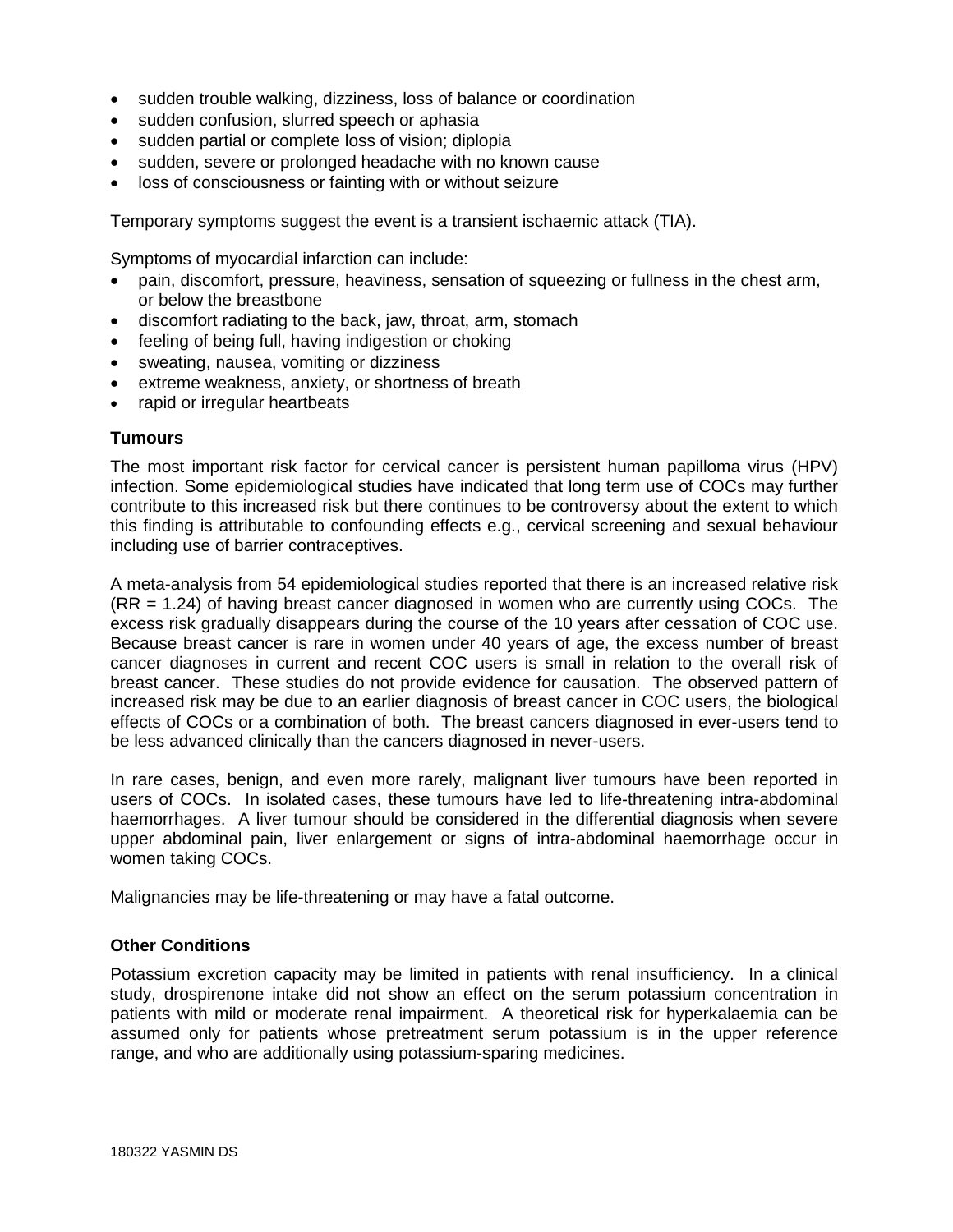Women with hypertriglyceridemia, or a family history thereof, may be at an increased risk of pancreatitis when using COCs.

Although small increases in blood pressure have been reported in many women taking COCs, clinically relevant increases are rare. The antimineralocorticoid effect of drospirenone may counteract ethinylestradiol-induced increases in blood pressure observed in normotensive women using other COCs. A relationship between COC use and clinical hypertension has not been established. However, if a sustained clinically significant hypertension develops during the use of a COC, then it is prudent for the physician to withdraw the COC and treat the hypertension. Where considered appropriate, COC use may be resumed if normotensive values can be achieved with antihypertensive therapy.

The following conditions have been reported to occur or deteriorate with both pregnancy and COC use, but the evidence of an association with COC use is inconclusive: jaundice and/or pruritus related to cholestasis; gallstone formation; porphyria; systemic lupus erythematosus; haemolytic uraemic syndrome; Sydenham's chorea; herpes gestationis; otosclerosis-related hearing loss.

In women with hereditary angioedema exogenous estrogens may induce or exacerbate symptoms of angioedema.

Acute or chronic disturbances of liver or kidney function may necessitate the discontinuation of COC use until markers of liver or kidney function return to normal. Recurrence of cholestatic jaundice which occurred first during pregnancy or previous use of sex steroids necessitates the discontinuation of COCs.

Although COCs may have an effect on peripheral insulin resistance and glucose tolerance, there is no evidence for a need to alter the therapeutic regimen in diabetics using low dose (containing 50 µg ethinylestradiol) COCs. However, diabetic women should be carefully observed while taking COCs.

Crohn's disease and ulcerative colitis have been associated with COC use.

Chloasma may occasionally occur, especially in women with a history of chloasma gravidarum. Women with a tendency to chloasma should avoid exposure to the sun or ultraviolet radiation whilst taking COCs.

Each light yellow active tablet contains 48.17 mg of lactose monohydrate and each white placebo tablet contains 23.21 mg of lactose monohydrate. Patients with rare hereditary problems of galactose intolerance, Lapp lactase deficiency or glucose-galactose malabsorption who are on a lactose free diet should take this amount into consideration.

### **Medical Examination/Consultation**

A complete medical history and physical examination should be taken prior to the initiation or reinstitution of YASMIN, guided by the "*Contraindications"* and "*Special warnings and precautions for use*" sections. This should be repeated at least annually during the use of YASMIN. Periodic medical assessment is also of importance because contraindications (e.g. a transient ischaemic attack, etc.) or risk factors (e.g. a family history of venous or arterial thrombosis) may appear for the first time during the use of YASMIN. The frequency and nature of these assessments should be adapted to the individual woman but should generally include special reference to blood pressure, breasts, abdomen and pelvic organs, including cervical cytology, and relevant laboratory tests.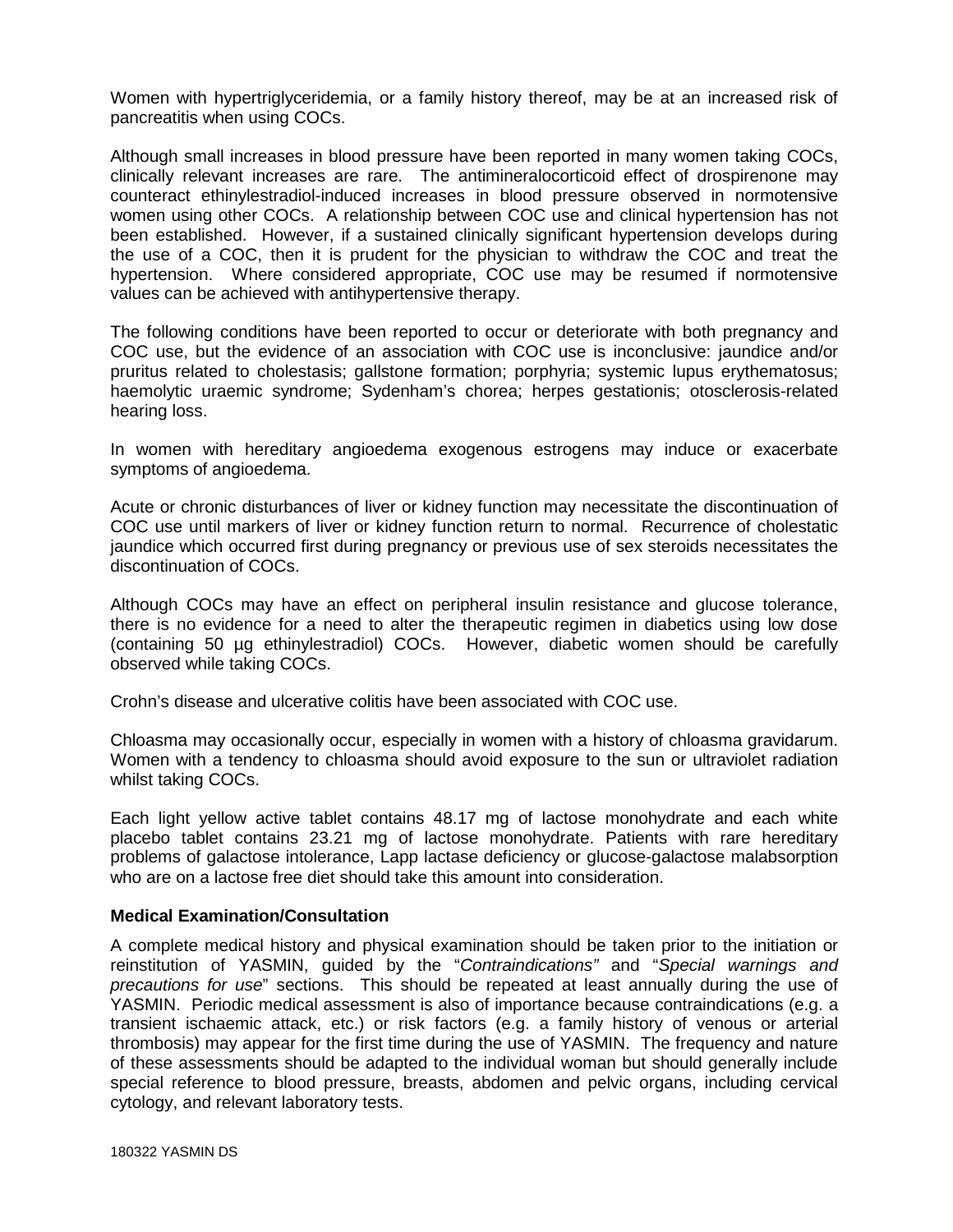### **Sexually Transmitted Infections (STIs) including Human Immunodeficiency Virus (HIV) infections and Acquired Immuno Deficiency Syndrome (AIDS)**

Women should be advised that preparations like YASMIN do not protect against HIV infections (AIDS) and other STIs. Women should be advised that additional barrier contraceptive measures are needed to prevent transmission of STIs.

### **Reduced Efficacy**

The efficacy of YASMIN may be reduced in the event of missed light yellow active tablets, gastrointestinal disturbances (e.g. vomiting, diarrhoea) during active tablet-taking or concomitant medication (see *4.2 Dose and method of administration* and *4.5 Interaction with other medicines and other forms of interaction*).

### **Reduced Cycle Control**

With estrogen/progestogen combinations, irregular bleeding (spotting or breakthrough bleeding) may occur, especially during the first months of use. Therefore, the evaluation of any irregular bleeding is only meaningful after an adaptation interval of about three cycles.

If bleeding irregularities persist or occur after previously regular cycles, then non-hormonal causes should be considered and adequate diagnostic measures are indicated to exclude malignancy or pregnancy. These may include curettage.

In some women withdrawal bleeding may not occur while taking the 7 placebo tablets. If the COC has been taken according to the directions, it is unlikely that the woman is pregnant. However, if the COC has not been taken according to these directions prior to the first missed withdrawal bleed or if two withdrawal bleeds are missed, pregnancy must be ruled out before COC use is continued.

### **Paediatric Use**

Yasmin is only indicated after menarche. There is no data suggesting the need for a dosage adiustment.

### **Use in the Elderly**

Yasmin is not indicated after menopause.

### **Patients with Hepatic Impairment**

Yasmin is contraindicated in women with severe hepatic diseases. See *4.3 Contraindications*.

### **Patients with Renal Impairment**

Yasmin is contraindicated in women with severe renal insufficiency or acute renal failure. See *4.3 Contraindications*.

### **Laboratory Tests**

The use of preparations like YASMIN may influence the results of certain laboratory tests, including biochemical parameters of liver, thyroid, adrenal and renal function, plasma levels of (carrier) proteins, e.g. corticosteroid binding globulin and lipid/lipoprotein fractions, parameters of carbohydrate metabolism and parameters of coagulation and fibrinolysis. Changes generally remain within the normal laboratory range. Drospirenone causes an increase in plasma renin activity and plasma aldosterone induced by its mild antimineralocorticoid activity.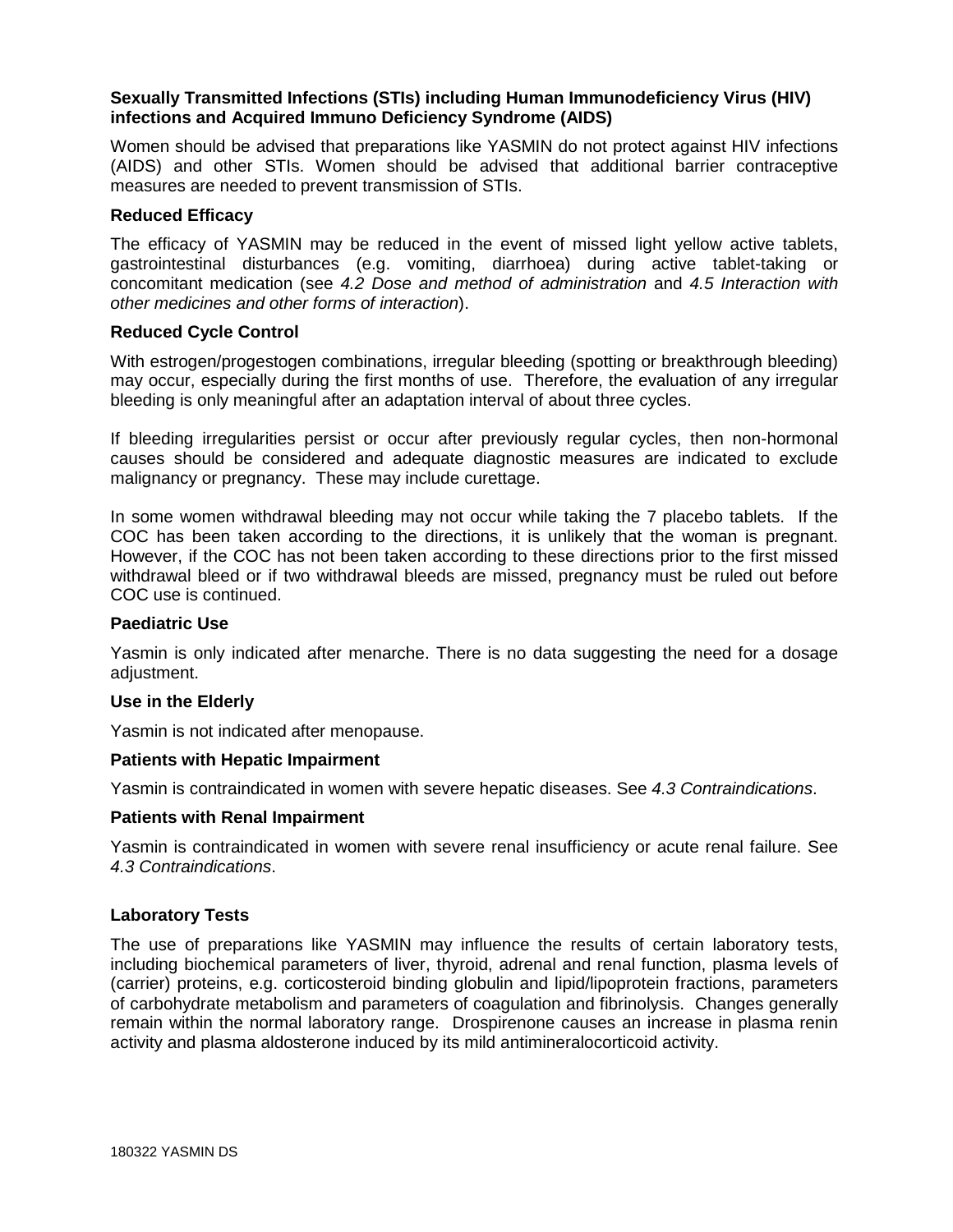## **4.5 Interaction with other medicines and other forms of interaction**

## **Effects of other Medicines on Yasmin**

Interactions can occur with medicines that induce microsomal enzymes which can result in increased clearance of sex hormones and which may lead to breakthrough bleeding and/or oral contraceptive failure.

Enzyme induction can already be observed after a few days of treatment. Maximal enzyme induction is generally seen within a few weeks. After the cessation of drug therapy enzyme induction may be sustained for about 4 weeks.

Women prescribed any of these medicines should temporarily use a barrier method in addition to the COC or choose another method of contraception. The barrier method should be used during the time of concomitant medicine administration and for 28 days after their discontinuation. If the period in which the barrier method is used runs beyond the end of the active tablets in the COC pack, the white placebo tablets should be omitted and the next COC pack be started.

## • **Substances increasing the clearance of COCs (diminished efficacy of COCs by enzyme-induction), e.g.**

Phenytoin, barbiturates, primidone, carbamazepine, rifampicin, and possibly also oxcarbazepine, topiramate, felbamate, griseofulvin and products containing St John's Wort (*Hypericum perforatum*).

## • **Substances with variable effects on the clearance of COCs**

When co-administered with COCs, many HIV/Hepatitis C Virus (HCV) protease inhibitors and non-nucleoside reverse transcriptase inhibitors can increase or decrease plasma concentrations of estrogen or progestogen. These changes may be clinically relevant in some cases.

## • **Substances decreasing the clearance of COCs (enzyme inhibitors)**

Strong and moderate CYP3A4 inhibitors such as azole antifungals (e.g. ketoconazole, itraconazole, voriconazole, fluconazole), verapamil, macrolides (e.g. clarithromycin, erythromycin), diltiazem and grapefruit juice can increase plasma concentrations of the estrogen or the progestogen or both.

Etoricoxib doses of 60 to 120 mg/day have been shown to increase plasma concentrations of ethinylestradiol by 1.4 to 1.6-fold respectively, when taken concomitantly with a COC containing 35 µg ethinylestradiol.

### **Effects of COCs on Other Medicines**

COCs may affect the metabolism of other medicines. Accordingly, plasma and tissue concentrations may either increase (e.g. cyclosporin) or decrease (e.g. lamotrigine).

Based on *in vitro* inhibition studies and an *in vivo* interaction studies in female volunteers using omeprazole, simvastatin or midazolam as marker substrates, drospirenone at doses of 3 mg shows little propensity to interact with the cytochrome P450 mediated metabolism of other medicines.

In clinical studies, administration of a hormonal contraceptive containing ethinylestradiol led to no, or a weak increase in CYP3A4 substrates (e.g. midazolam) and a weak (e.g. theophylline) to moderate (e.g. melatonin, tizanidine) increase in CYP1A2 substrates.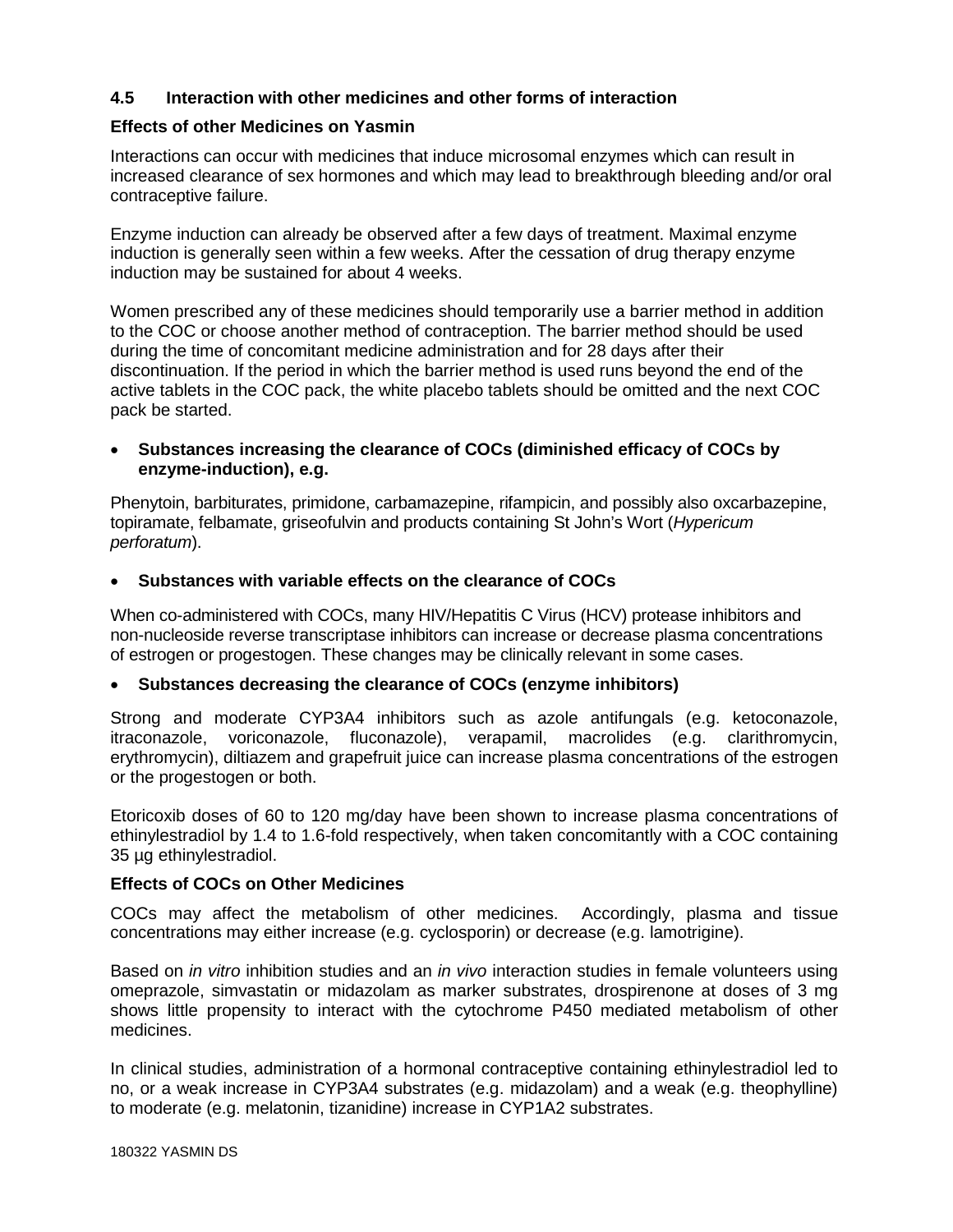## **Pharmacodynamic interactions**

Co-administration of ethinylestradiol-containing medicinal products with direct-acting antiviral (DAA) medicinal products containing ombitasvir, paritaprevir, or dasabuvir, and combinations of these has been shown to be associated with increases in alanine aminotransferase (ALT) levels to greater than 20 times the upper limit of normal in healthy female subjects and HCV infected women (see '*4.3 Contraindications'*).

### **Other Interactions**

There is theoretical potential for an increase in serum potassium in women taking YASMIN with other medicines that may increase serum potassium levels. Such medicines include: angiotensin-II-receptor antagonists, potassium-sparing diuretics, and aldosterone antagonists. However, in a study evaluating the interaction of drospirenone (combined with estradiol) with an ACE inhibitor no clinically or statistically significant differences in serum potassium concentrations in mildly hypertensive postmenopausal women maintained on enalapril therapy were observe in comparison with placebo.

Note: Prescribing information of concomitant medications should be consulted to identify potential interactions.

## **4.6 Fertility, pregnancy and lactation**

### **Pregnancy**

The administration of YASMIN is contraindicated during pregnancy. Pregnancy should be ruled out before the start of therapy. If pregnancy occurs during treatment with YASMIN the preparation must be discontinued immediately.

Drospirenone and/or its metabolites crossed the placenta and entered the foetus when administered orally to pregnant rats and rabbits. Treatment of pregnant rats with a combination of drospirenone and ethinylestradiol resulted in a dose-dependent increased incidence of embryolethality due to increased pre- and post-implantation losses. There was no indication of teratogenic effects of drospirenone in rabbits or rats.

Dose-dependent feminisation of male foetuses and virilisation of female foetuses were seen following administration of a combination of predrospirenone and ethinylestradiol to female rats in the last third of pregnancy. Feminising effects in male foetuses were consistent with drospirenone's anti-androgenic activity and were observed at an estimated systemic exposure approximately 8 - 13 folds than that anticipated clinically (based on AUC). Virilisation of female foetuses was seen following systemic drospirenone exposure of approximately 2 - 5 fold than that anticipated clinically (based on AUC). This effect has previously been described for estrogens in rats. When pregnant monkeys received a combination of drospirenone and ethinylestradiol by daily oral administration during the major period of organogenesis and sexual organ differentiation, abortion rates were increased in a dose-dependent manner. However there were no indications of teratogenicity.

Extensive epidemiological studies have revealed neither an increased risk of birth defects in children born to women who used COCs prior to pregnancy, nor a teratogenic effect when COCs were taken inadvertently during early pregnancy. See also "*4.3 Contraindications*".

The available data regarding the use of YASMIN during pregnancy is too limited to permit conclusions concerning negative effects of YASMIN on pregnancy, health of the foetus or neonate.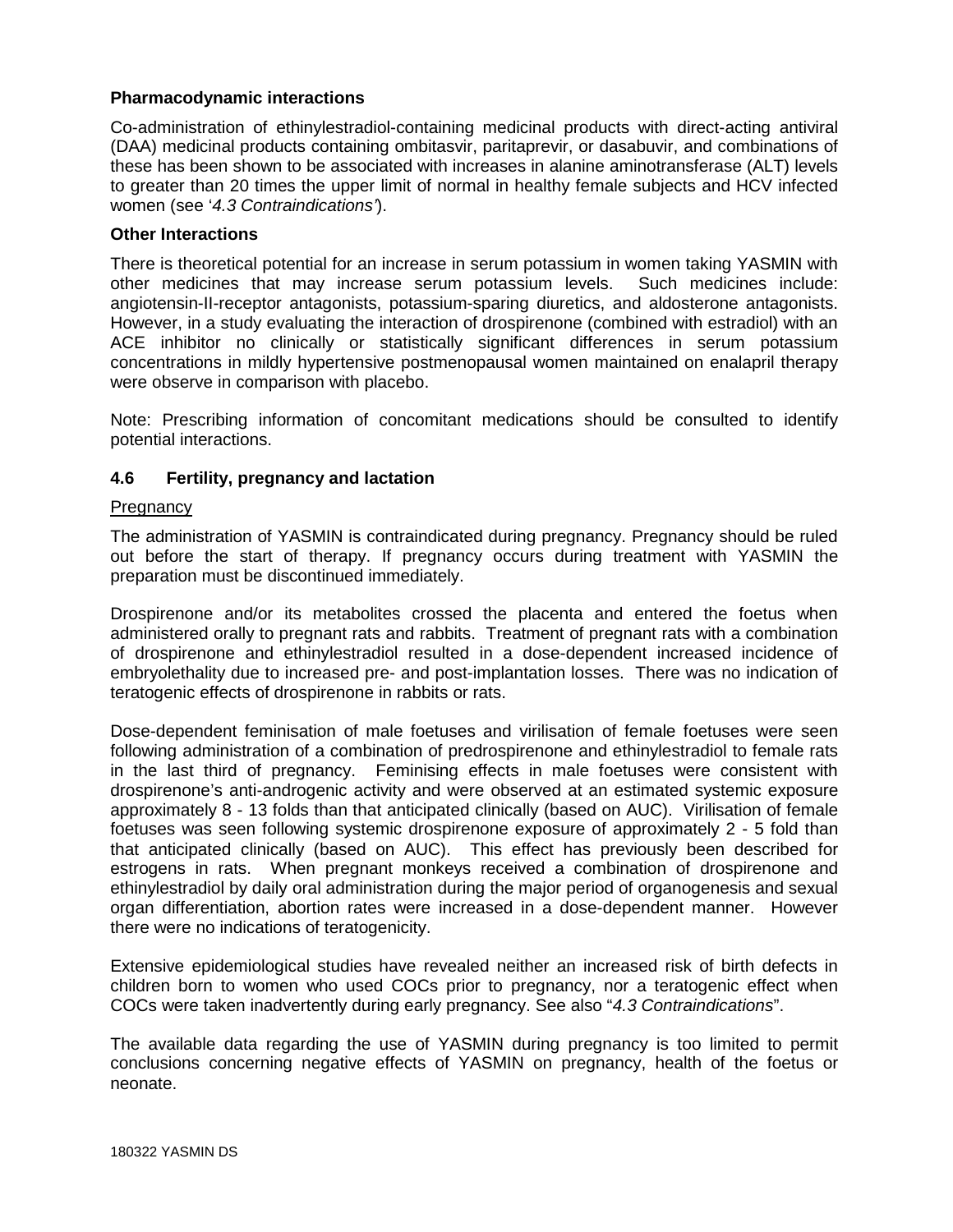## Breastfeeding

Lactation may be influenced by COCs as they may reduce the quantity and change the composition of breast milk. Therefore the use of COCs should generally not be recommended until the nursing mother has completely weaned her child. Small amounts of the contraceptive steroids and/or their metabolites may be excreted in the milk.

## **4.7 Effects on Ability to Drive and Use Machines**

No studies on the effects on the ability to drive and use machines have been performed. No effects on the ability to drive and use machines have been observed in users of COCs.

## **4.8 Undesirable effects**

The most commonly reported adverse reactions with Yasmin are nausea and breast pain. They occur in > 6% of users.

Serious adverse reactions are arterial and venous thromboembolism.

The most commonly reported adverse reactions with Yasmin (N=4897) are summarised in the table below. Within each frequency grouping, ADRs are presented in order of decreasing seriousness. Frequencies are define d as common ( $\geq 1/100$  to  $< 1/10$ ), uncommon (( $\geq 1/1000$  to  $<$  1/100) and rare ( $\ge$  1/10000 to  $<$  1/1000) Serious adverse reactions are arterial and venous thromboembolism. Additional ADRs identified only during post marketing surveillance, and for which a frequency could not be estimated are listed under 'not known'.

| <b>System Organ</b><br><b>Class</b>                   | <b>Common</b>                                                                                                 | <b>Uncommon</b> | Rare                                                | Not known              |
|-------------------------------------------------------|---------------------------------------------------------------------------------------------------------------|-----------------|-----------------------------------------------------|------------------------|
| <b>Psychiatric</b><br>disorders                       | Emotional lability,<br>Depression /<br>depressive mood<br>Decrease and loss<br>of libido                      |                 |                                                     |                        |
| <b>Nervous system</b><br>disorders                    | Migraine                                                                                                      |                 |                                                     |                        |
| <b>Vascular</b><br>disorders                          |                                                                                                               |                 | Venous and<br>arterial<br>thromboembolic<br>events* |                        |
| <b>Gastrointestinal</b><br>disorders                  | Nausea                                                                                                        |                 |                                                     |                        |
| <b>Skin and</b><br>subcutaneous<br>tissue disorders   |                                                                                                               |                 |                                                     | Erythema<br>multiforme |
| <b>Reproductive</b><br>system and<br>breast disorders | Breast pain,<br>Unscheduled<br>uterine bleeding,<br><b>Genital tract</b><br>bleeding not further<br>specified |                 |                                                     |                        |

**Tabulated List of Adverse Reactions**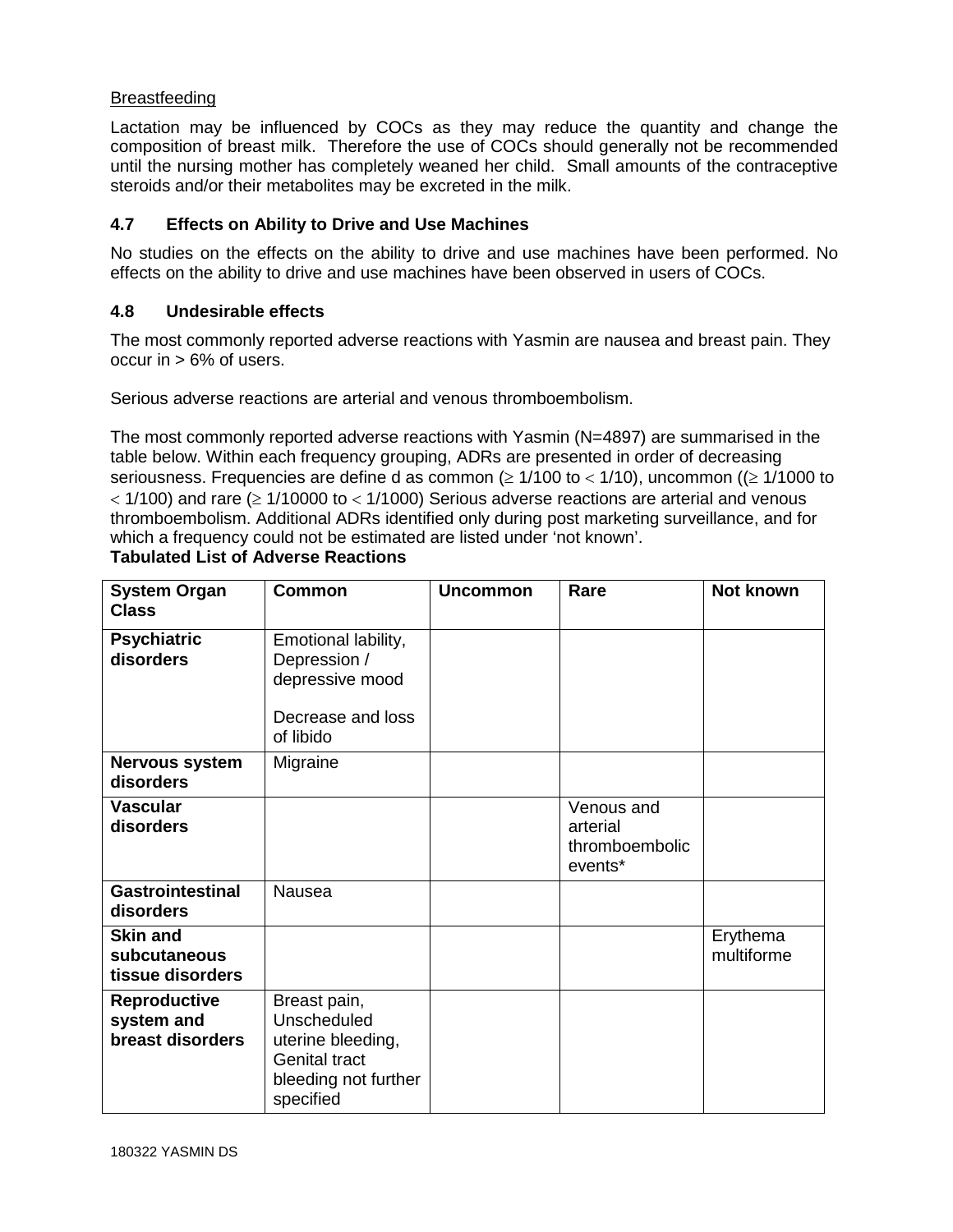Adverse events in clinical studies were coded using the MedDRA dictionary (version 12.1). Different MedDRA terms representing the same medical phenomenon have been grouped together as single adverse reactions to avoid diluting or obscuring the true effect,

- Estimated frequency, from epidemiological studies encompassing a group of combined oral contraceptives. Frequency was borderline to Very Rare. - 'Venous and arterial thromboembolic events' summarises the following Medical Entities: Peripheral deep venous occlusion, thrombosis and embolism / Pulmonary vascular occlusion, thrombosis, embolism and infarction / Myocardial infarction / Cerebral infarction and stroke not specified as haemorrhagic

For venous and arterial thromboembolic events and migraine see also *4.3 Contraindications* AND *4.4 Special warning and precautions for use*.

### **Description of Selected Adverse Reactions**

Adverse reactions with very low frequency or with delayed onset of symptoms which are considered to be related to the group of COCs are listed below (see also '*4.3 Contraindications* and '*4.4 Special warning and precautions for use*' sections):

#### *Tumours*

- The frequency of diagnosis of breast cancer is very slightly increased among OC users. As breast cancer is rare in women under 40 years of age the excess number is small in relation to the overall risk of breast cancer. Causation with COC use is unknown.
- Liver tumours (benign and malignant)

### *Other conditions*

- Erythema nodosum
- Women with hypertriglyceridaemia (increased risk of pancreatitis when using COCs)
- **Hypertension**
- Occurrence or deterioration of conditions for which association with COC use is not conclusive: jaundice and/or pruritus related to cholestasis; gallstone formation; porphyria; systemic lupus erythematosus; haemolytic uremic syndrome; Sydenham's chorea; herpes gestationis; otosclerosis-related hearing loss
- In women with hereditary angioedema exogenous estrogens may induce or exacerbate symptoms of angioedema
- Liver function disturbances
- Changes in glucose tolerance or effect on peripheral insulin resistance
- Crohn's disease, ulcerative colitis
- Chloasma
- Hypersensitivity (including symptoms such as rash, urticaria)

#### **Reporting of suspected adverse reactions**

Reporting suspected adverse reactions after authorisation of the medicine is important. It allows continued monitoring of the benefit/risk balance of the medicine. Healthcare professionals are asked to report any suspected adverse reactions<https://nzphvc.otago.ac.nz/reporting/>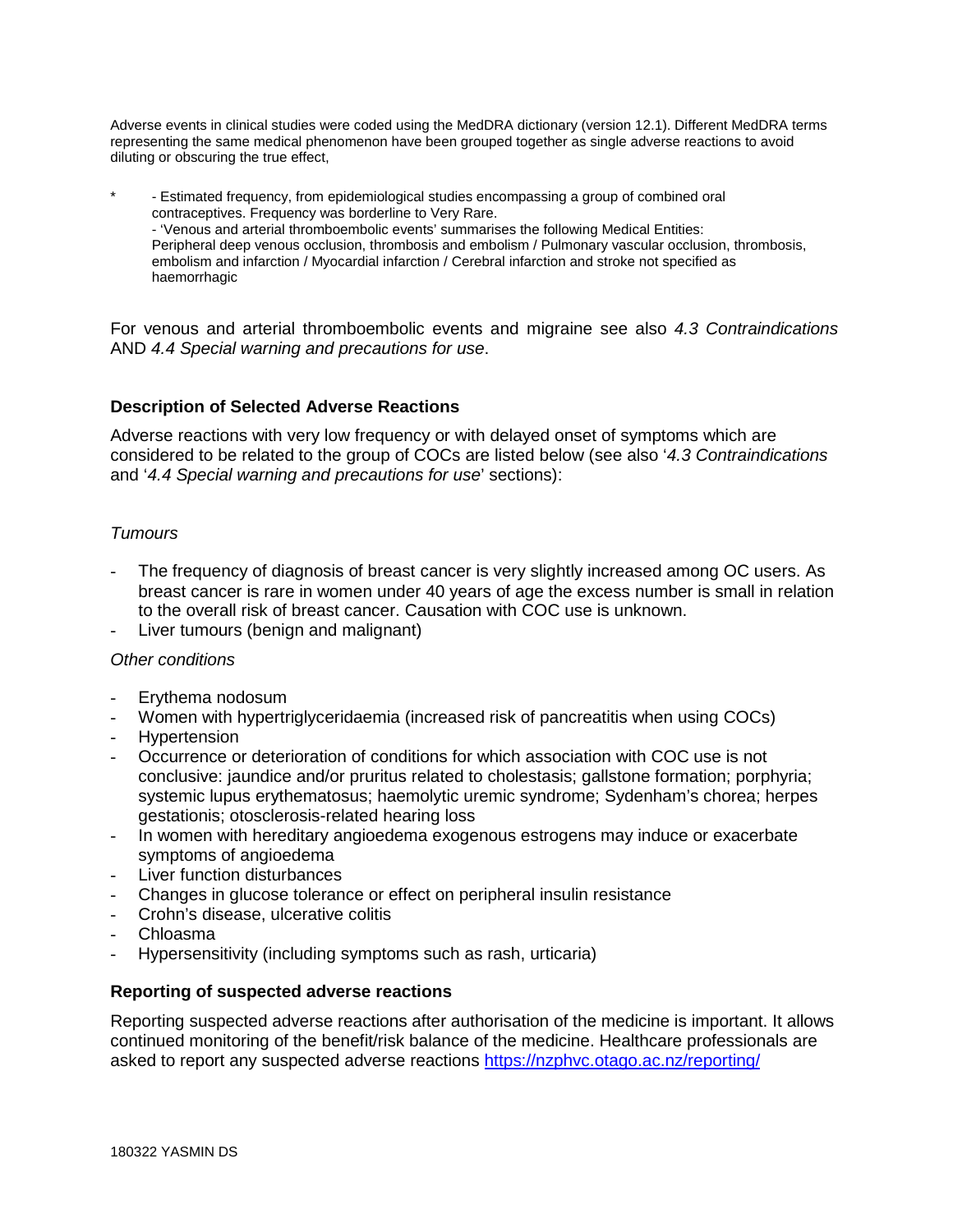## **4.9 Overdose**

There has not yet been any clinical experience of overdose with YASMIN. There have been no reports of serious deleterious effects from overdose in preclinical studies. On the basis of general experience with COCs, symptoms that may occur in case of taking an overdose are: nausea, vomiting and withdrawal bleeding. Withdrawal bleeding may even occur in girls before their menarche if they have accidently taken YASMIN. There are no antidotes and further treatment should be symptomatic.

In cases of overdose, it is advisable to contact the National Poisons Information Centre (0800 764 766) for recommendations on the management and treatment of overdose.

## **5. PHARMACOLOGICAL PROPERTIES**

## **5.1 Pharmacodynamic properties**

### Pharmacodynamic effects

YASMIN is a combined oral contraceptive (COC) tablet containing the synthetic progestogen, drospirenone, and the synthetic estrogen, ethinylestradiol. The contraceptive effect of YASMIN is based on the interaction of various factors, the most important of which are seen as the inhibition of ovulation and the changes in cervical secretion. When YASMIN is taken according to instructions, the egg cells are prevented from maturing to the point at which they can be fertilised, the cervical mucus remains thick so as to constitute a barrier to sperm, and the endometrium is rendered unreceptive to implantation.

As well as protection against pregnancy, COCs have several positive properties which, next to the negative properties, can be useful in deciding on the method of birth control. The cycle is more regular and the menstruation is often less painful and bleeding is lighter. The latter may result in a decrease in the occurrence of iron deficiency. In addition, with the higher dosed COCs (50 µg ethinylestradiol), there is evidence of a reduced risk of fibrocystic tumours of the breast, ovarian cysts, pelvic inflammatory disease, ectopic pregnancy and endometrial and ovarian cancer. Whether this also applies to lower-dosed COCs remains to be confirmed.

Drospirenone has antimineralocorticoid activity, counteracting estrogen related sodium retention. In combination with ethinylestradiol, drospirenone displays a favourable lipid profile with an increase in high-density lipoprotein HDL. Drospirenone exerts antiandrogenic activity and does not counteract the ethinylestradiol-related sex hormone binding globulin (SHBG) increase which is useful for binding and inactivating the endogenous androgens.

Drospirenone is devoid of any androgenic, estrogenic, glucocorticoid and antiglucocorticoid activity. This in combination with the antimineralocorticoid and antiandrogenic properties, gives drospirenone a biochemical and pharmacological profile closely resembling the natural hormone progesterone.

### Clinical efficacy and safety

2,274 women have received YASMIN in clinical studies over study periods between 6 and 26 cycles, giving a total of 30,110 cycles. The assessment of the contraceptive efficacy was based on seven phase II and phase III studies. These studies comprised 2,263 valid cases for the efficacy evaluation and 29,735 cycles. Five of these studies were comparative studies. The observation periods were between 6 and 26 cycles. For the calculation of the Pearl Index, all cycles in which at least 19 tablets were taken were counted, as were all pregnancies under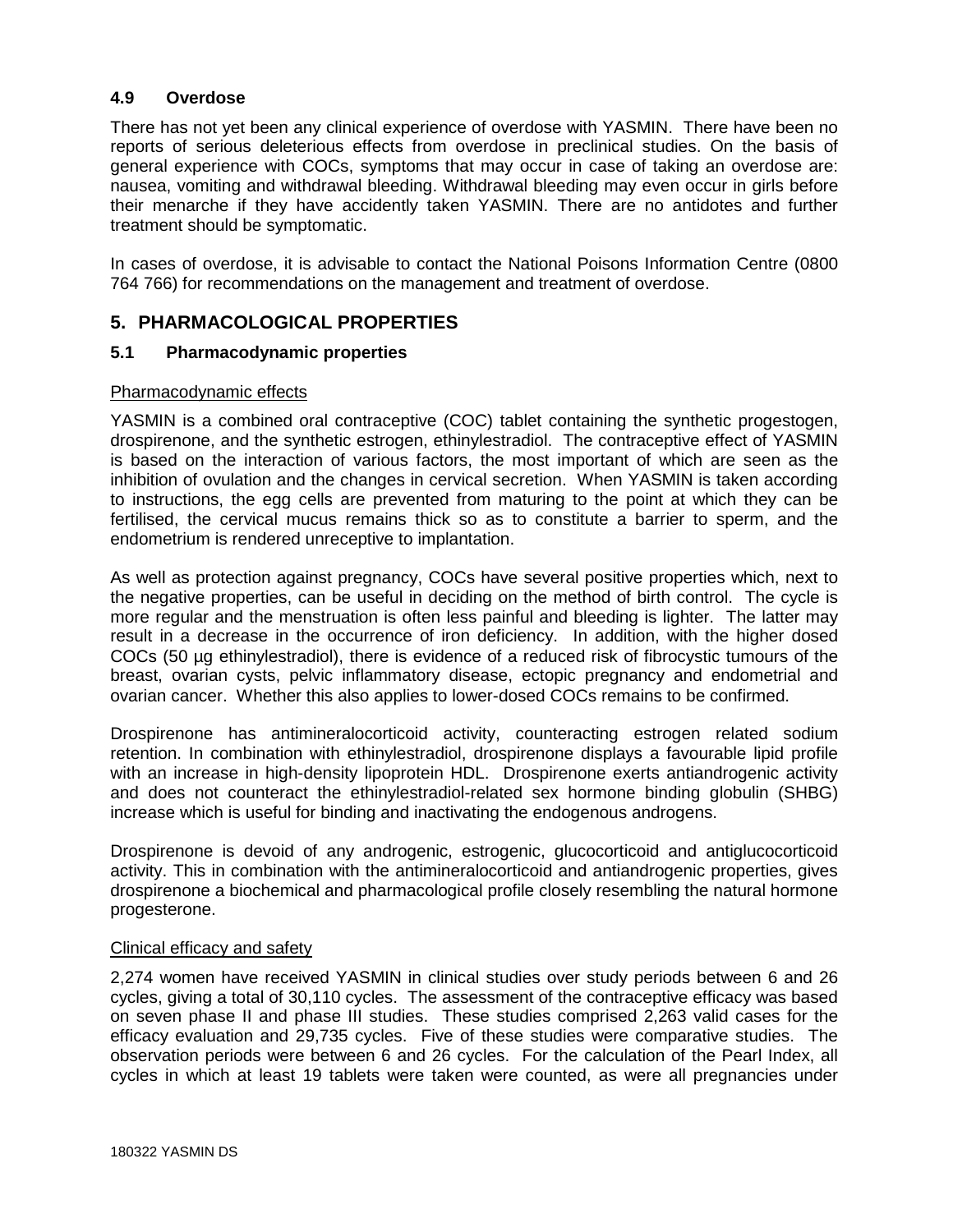treatment. This gives a slight over-estimation of the true Pearl Index. For the corrected Pearl Index calculation cycles in which condom use was documented were excluded.

The uncorrected Pearl Index was 0.57. The corrected Pearl Index, discounting pregnancies due to documented user failure was 0.09. In comparative studies the Pearl Index for desogestrel 150 mg and ethinylestradiol 30 µg was 0.43 and 0.09 respectively. The results for both preparations were comparable to the range known for other low dosed oral contraceptives containing 30 µg ethinylestradiol.

For YASMIN treated women the probability of becoming pregnant for the time of continuous use was estimated. After two years of YASMIN use, the estimated failure rate was still below 0.01.

Cycle control was evaluated on the basis of 2 extended phase III studies in 1,313 women taking YASMIN. The total number of cycles valid for analysis was 20,787. Between 40 - 60% of women reported intermenstrual bleeding, however the number of cycles with bleeding was only 7.5 - 9%. Between 75 - 80% of women had no irregular bleeding in the first cycle. This increased 85 - 90% in the next 2 cycles. A constant low frequency of less than 10% was observed through the end of both studies (13 and 26 cycles). Spotting occurred in 6 - 7% of all cycles and heavy/normal breakthrough bleedings in less than 0.5% of cycles. Spotting and breakthrough bleeding combined occurred in less than 2% of all cycles. The incidence of amenorrhoea was less than 1% and 1.6% in the two studies.

YASMIN produced a decrease in the duration and intensity of the withdrawal bleed. YASMIN had no adverse effect on blood pressure or body weight.

## **5.2 Pharmacokinetic properties**

#### **Drospirenone**

#### Absorption

Orally administered drospirenone is rapidly and almost completely absorbed. Maximum serum concentrations of about 37 ng/mL are reached at about 1 - 2 hours after single ingestion. Absolute bioavailability is between 76 and 85%. Concomitant ingestion of food has no influence on bioavailability.

#### **Distribution**

After oral administration, serum drospirenone levels decrease in two phases which are characterised by half-lives of 1.6  $\pm$  0.7 hours and 27.0  $\pm$  7.5 hours, respectively. Drospirenone is bound to serum albumin and does not bind to SHBG or corticoid binding globulin (CBG). Only 3 - 5% of the total serum drug concentrations are present as free steroid, 95 - 97% are non-specifically bound to albumin. The ethinylestradiol induced increase in SHBG does not influence the serum protein binding of drospirenone. The mean apparent volume of distribution of drospirenone is about 3.7 – 4.2 L/kg.

### Biotransformation

Drospirenone is extensively metabolised after oral administration. The major metabolites in the plasma are the acid form of drospirenone, generated by opening of the lactone ring, and the 4,5-dihydro-drospirenone-3-sulphate, formed by reduction and subsequent sulfation. Drospirenone is also subject to oxidative metabolism catalysed by cytochrome P450 3A4 and has demonstrated a capacity to inhibit this enzyme and cytochrome P450 1A1, cytochrome P450 2C9 and cytochrome P450 2C19 *in vitro*. When drospirenone was acutely coadministered with ethinylestradiol, no direct interaction was found.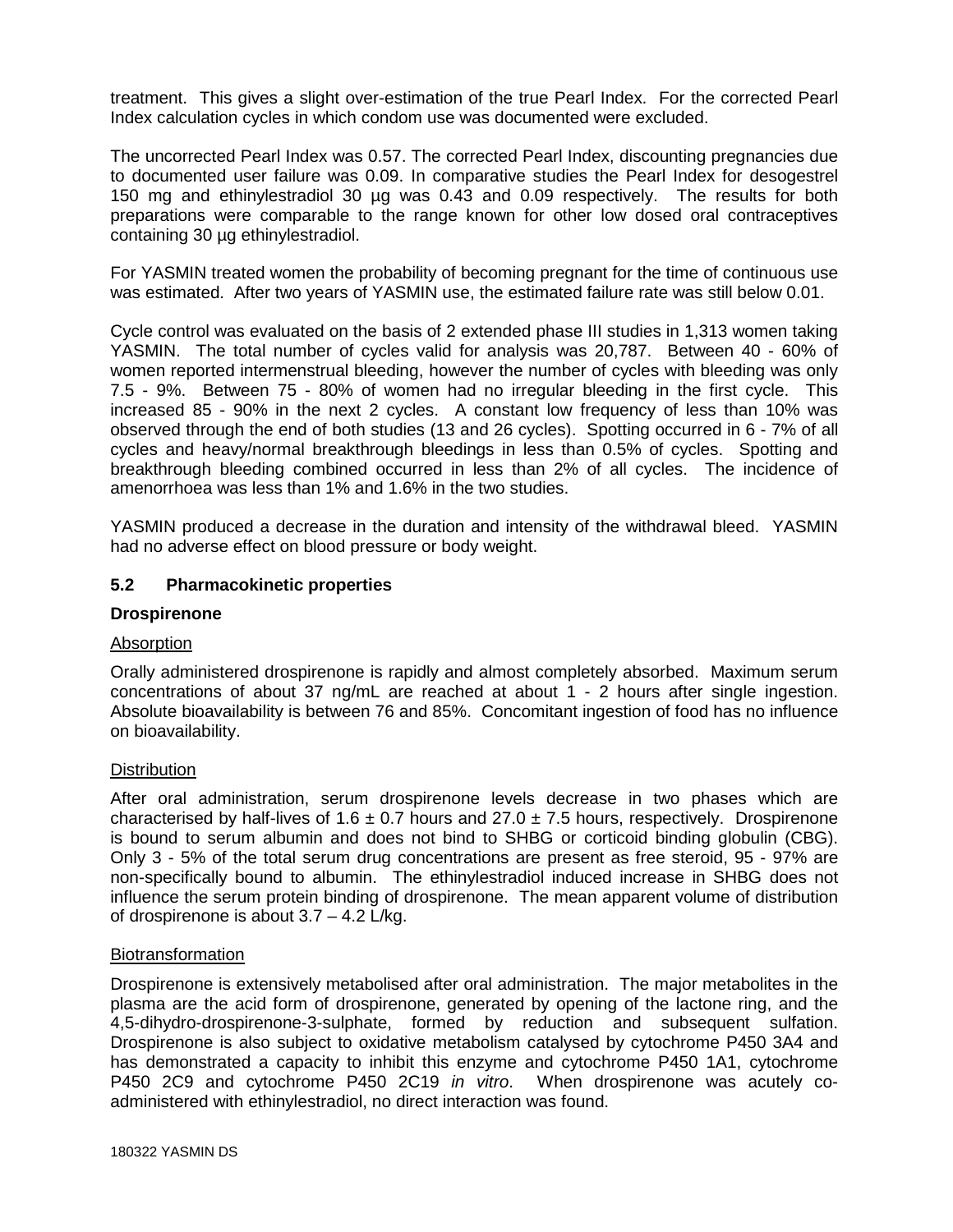## **Elimination**

The metabolic clearance rate from serum is about  $1.2 - 1.5$  mL/min/kg. Drospirenone is not excreted in unchanged form. The metabolites of drospirenone are excreted with the faeces and urine at an excretion ratio of about 1.2 to 1.4. The half-life of metabolite excretion with the urine and faeces is about 40 hours.

### Steady-State Conditions

During a treatment cycle, maximum steady-state concentrations of drospirenone in serum of about 60 ng/mL are reached between day 7 and day 14 of treatment. Serum drospirenone levels accumulated by a factor of 2 to 3 as a consequence of the ratio of terminal half-life and dosing interval. Further accumulation of drospirenone levels beyond treatment cycles was observed between cycles 1 and 6 but thereafter, no further accumulation was observed.

### Special Populations

## *Effect of renal impairment*

Steady-state serum drospirenone levels in women with mild renal impairment (creatinine clearance CLcr, 50 - 80 mL/min) were comparable to those of women with normal renal function (CLcr, > 80 mL/min). The serum drospirenone levels were on average 37% higher in women with moderate renal impairment (CLcr, 30 - 50 mL/min) compared to those in women with normal renal function. Drospirenone treatment was well tolerated by all groups. Drospirenone treatment did not show any clinically significant effect on serum potassium concentration.

## *Effect of hepatic impairment*

In women with moderate hepatic function, (Child-Pugh B) mean serum drospirenone concentration-time profiles were comparable to those of women with normal hepatic function during the absorption/distribution phases with similar  $C_{\text{max}}$  values. The mean terminal half-life of drospirenone for volunteers with moderate hepatic impairment was 1.8 times greater than for volunteers with normal hepatic function.

An about 50% decrease in apparent oral clearance (CL/f) was seen in volunteers with moderate hepatic impairment as compared to those with normal liver function.

The observed decline in drospirenone clearance in volunteers with moderate hepatic impairment compared to normal volunteers did not translate into any apparent difference in terms of serum potassium concentrations between the two groups of volunteers. Even in the presence of diabetes and concomitant treatment with spironolactone, two factors that can predispose a patient to hyperkalaemia, an increase in serum potassium concentrations above the upper limit of the normal range was not observed. Based on the results of this study it can be concluded that drospirenone/ethinylestradiol is well tolerated in patients with mild or moderate hepatic impairment (Child-Pugh B).

### *Ethnic groups*

The impact of ethnic factors on the pharmacokinetics of drospirenone and ethinylestradiol was studied after single and repeated daily oral administration to young, healthy Caucasian and Japanese women. The results showed that ethnic differences between Japanese and Caucasian women had no clinically relevant influence on the pharmacokinetics of drospirenone and ethinylestradiol.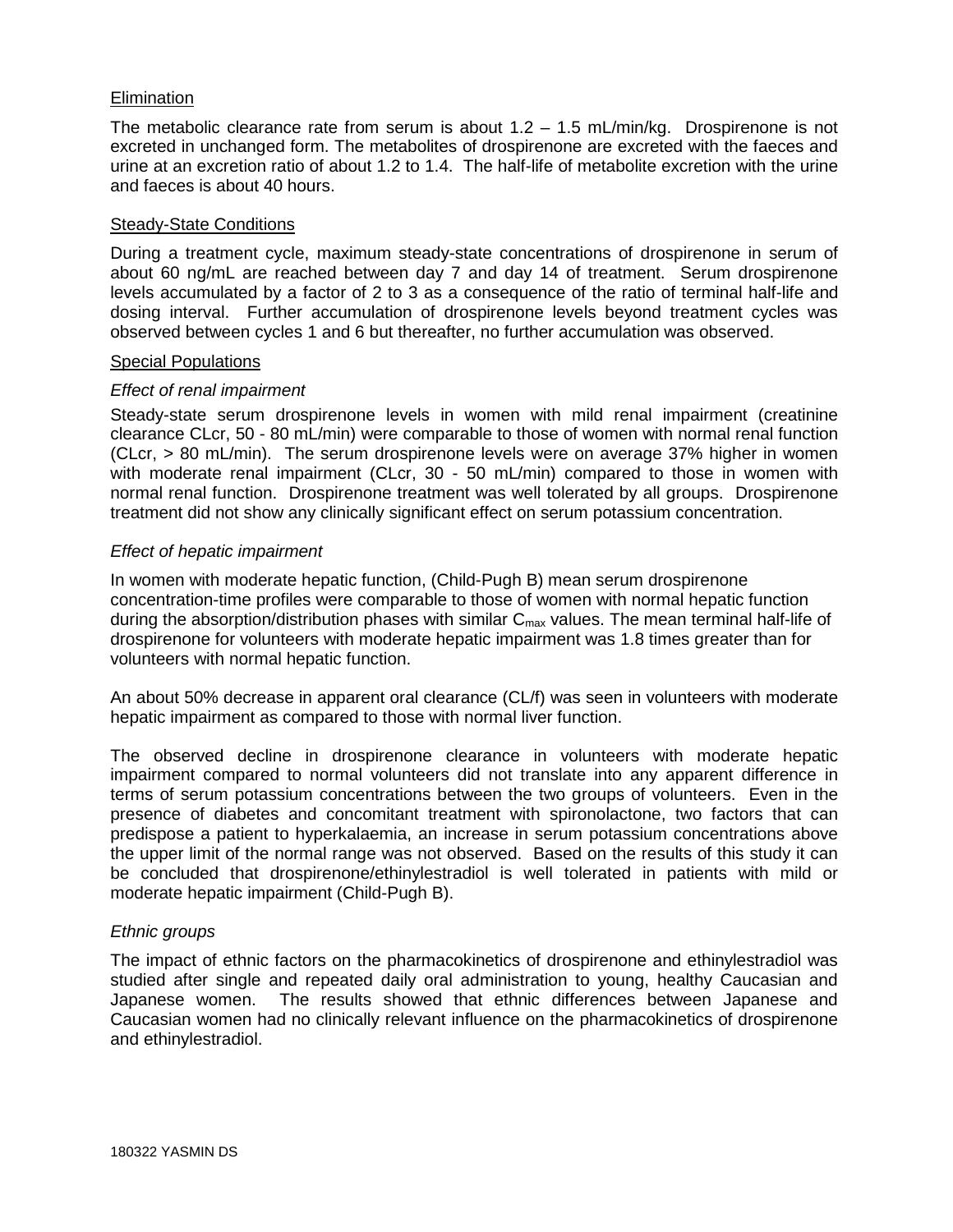## **Ethinylestradiol**

### Absorption

Orally administered ethinylestradiol is absorbed rapidly and completely. Peak serum concentrations of about 54 - 100 pg/mL are reached within 1 - 2 hours after single oral administration. Absolute bioavailability as a result of presystemic conjugation and first-pass metabolism is approximately 60%. Concomitant intake of food had a variable effect. The maximum concentration was reduced in all subjects and the bioavailability of ethinylestradiol was reduced in about 25% of the investigated subjects while no change was observed in the others.

### **Distribution**

Serum ethinylestradiol levels decrease in two phases, the terminal disposition phase is characterised by a half-life of approximately 24 hours. Ethinylestradiol is highly but nonspecifically bound to serum albumin (approximately 98%), and induces an increase in the serum concentrations of SHBG. An apparent volume of distribution of about  $2.8 - 8.6$  L/kg was determined.

#### Biotransformation

Ethinylestradiol is subject to presystemic conjugation in both small bowel mucosa and the liver. It is primarily metabolised by aromatic hydroxylation but a wide variety of hydroxylated and methylated metabolites are formed, and these are present as free metabolites and as conjugates with glucuronides and sulphate. The metabolic clearance rate of ethinylestradiol is about 2.3 - 7 mL/min/kg.

#### **Elimination**

Ethinylestradiol is not excreted in unchanged form to any significant extent. The metabolites of ethinylestradiol are excreted at a urinary to biliary ratio of 4:6. The half-life of metabolite excretion is about 1 day.

#### Steady-state conditions

Steady-state conditions are reached during the second half of a treatment cycle and serum levels of ethinylestradiol accumulate by a factor of 1.4 - 2.1.

### **5.3 Preclinical safety data**

Animal toxicity studies for human risk estimation were performed for both components of the preparation, ethinylestradiol and drospirenone, and in certain cases with the combination.

No effects which might indicate an unexpected risk to humans were observed during systemic tolerance studies after repeated administration.

Preclinical data reveal no special risks for humans based on conventional studies of repeated dose toxicity, genotoxicity, carcinogenic potential and toxicity to reproduction. However, it should be borne in mind that sex steroids might stimulate the growth of hormone-dependent tissues and tumours.

Studies on embryotoxicity and teratogenicity and the evaluation of effects of the combination on the fertility of parent animals, foetal development, lactation and reproductive performance of the offspring gave no indication of a risk of adverse effects in humans after recommended use of the preparation. Especially, the feminising effect in male rat foetuses after treatment of pregnant animals during the sensitive phase of foetal sex differentiation does not raise concerns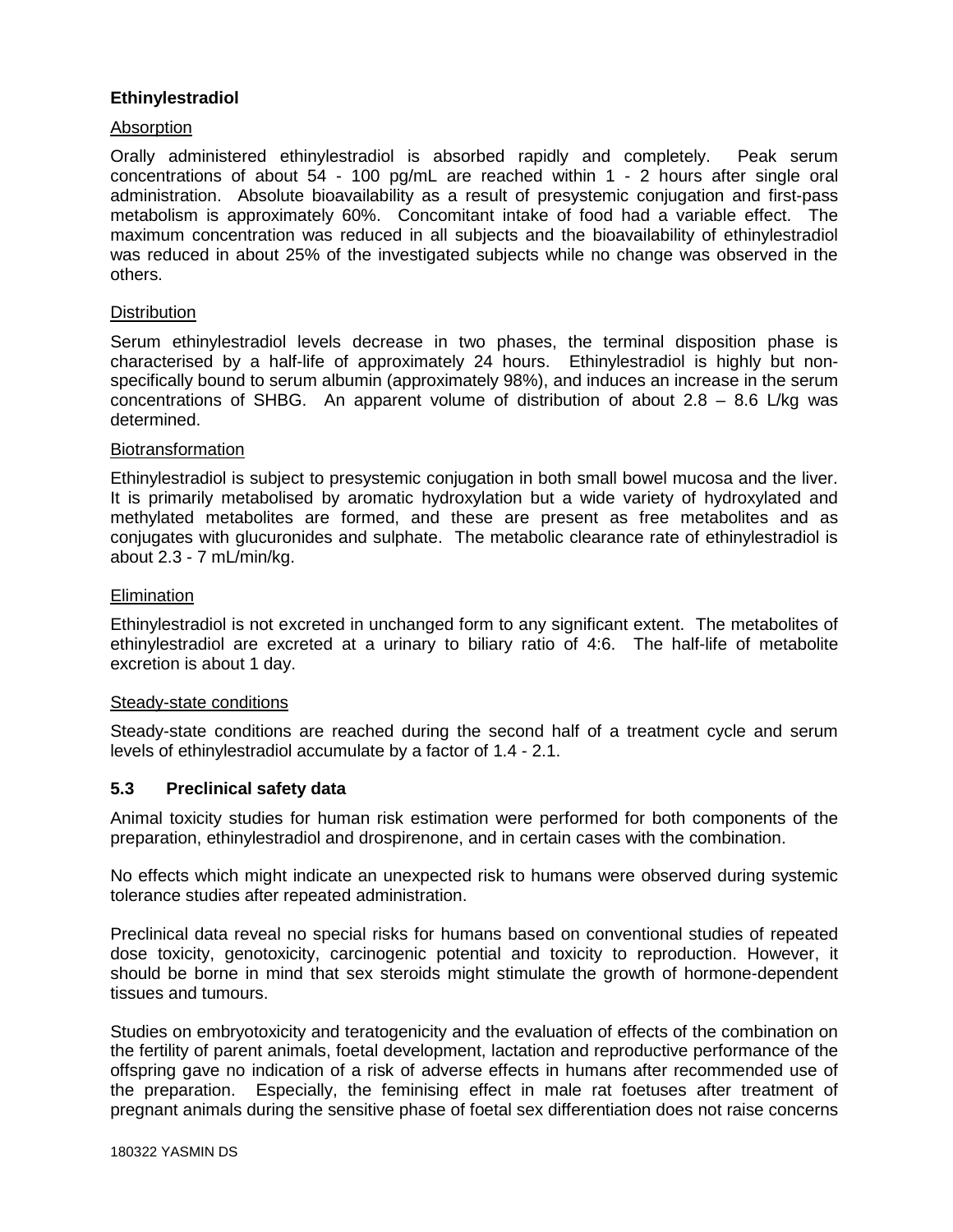with regard to human safety assessment since it occurred only after drug exposures which are substantially higher than those observed in users of YASMIN.

Although interactions between drospirenone and DNA of liver cells which indicate a genotoxic potential were found in *in vitro* and *in vivo* studies on rats, no such finding was observed in human liver cells *in vitro*. Furthermore, mutagenicity tests gave no indication of a mutagenic potential of the compound. Thus current knowledge indicates no relevant mutagenic potential.

# **6. PHARMACEUTICAL PARTICULARS**

## **6.1 List of excipients**

lactose monohydrate maize starch (corn starch) pre-gelatinised starch povidone microcrystalline cellulose magnesium stearate hypromellose macrogol 6000 purified talc titanium dioxide iron oxide yellow

## **6.2 Incompatibilities**

In the absence of compatibility studies, this medicine must not be mixed with other medicines.

### **6.3 Shelf life**

3 years

## **6.4 Special precautions for storage**

Store below 25 ºC

### **6.5 Nature and contents of container**

3 calendar-packs each containing 28 tablets

Yasmin tablets are contained in blister packs. Each blister contains 21 light yellow active tablets followed by 7 white placebo tablets.

### **6.6 Special precautions for disposal**

No special requirements.

Any unused medicine or waste material should be disposed of in accordance with local requirements.

# **7. MEDICINE CLASSIFICATION**

Prescription Medicine